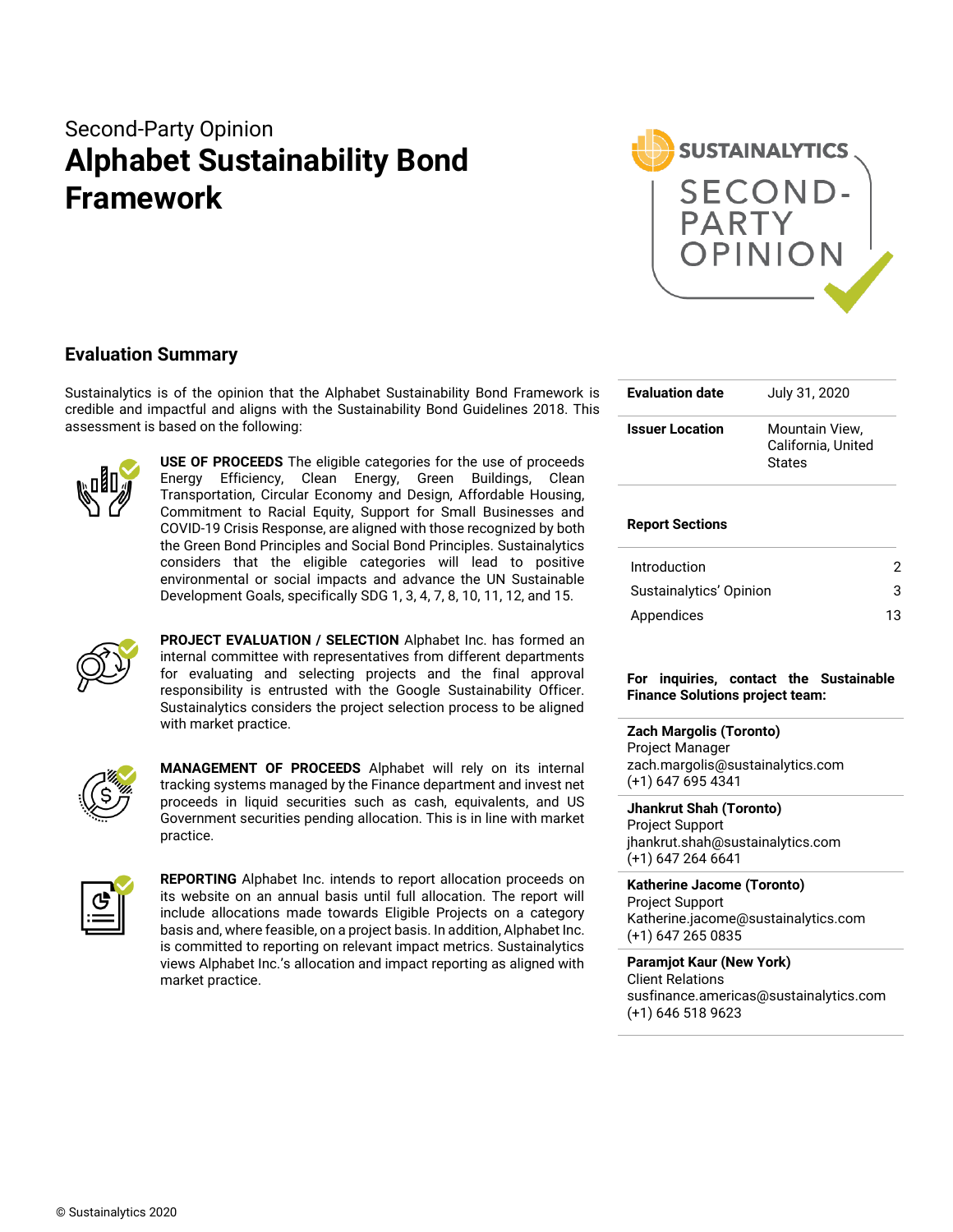

## <span id="page-1-0"></span>**Introduction**

Alphabet Inc. ("Alphabet" or the "Issuer") is an American internet software and services company known primarily as the parent company of Google (together with Alphabet, the "Company"). Founded in 2015 as a result of corporate restructuring, Alphabet is one of the world's largest technology firms as well as among the most valuable public companies.

The Company has developed the Alphabet Sustainability Bond Framework (the "Framework") under which it intends to issue sustainability bond(s) and use the proceeds to finance and/or refinance, in whole or in part, existing and future projects that improve the environmental performance of the Company's operations and supports positive social outcomes in communities in which the Company operates ("Eligible Projects"). The Framework defines eligibility criteria in eight areas:

- 1. Energy Efficiency
- 2. Clean Energy
- 3. Green Buildings
- 4. Clean Transportation
- 5. Circular Economy and Design
- 6. Affordable Housing
- 7. Commitment to Racial Equity
- 8. Support for Small Businesses and COVID-19 Crisis Response

The Company engaged Sustainalytics to review the Alphabet Sustainability Bond Framework, dated 2020, and provide a second-party opinion on the Framework's environmental and social credentials and its alignment with the Sustainability Bond Guidelines 2018 (SBG).<sup>1</sup> This Framework has been published in a separate document.<sup>2</sup>

## **Scope of work and limitations of Sustainalytics' Second-Party Opinion**

Sustainalytics' Second-Party Opinion reflects Sustainalytics' independent<sup>3</sup> opinion on the alignment of the reviewed Framework with the current market standards and the extent to which the eligible categories are credible and impactful.

As part of the Second-Party Opinion, Sustainalytics assessed the following:

- The Framework's alignment with the Green Bond Principles 2018, Social Bond Principles 2020, and Sustainability Bond Guidelines 2018, as administered by ICMA;
- The credibility and anticipated positive impacts of the use of proceeds;
- The alignment of the issuer's sustainability strategy, sustainability performance, and sustainability risk management in relation to the use of proceeds.

For the use of proceeds assessment, Sustainalytics relied on its internal taxonomy, version 1.4, which is informed by market practice and Sustainalytics' expertise as an Environmental, Social, and Governance (ESG) research provider.

As part of this engagement, Sustainalytics held conversations with various members of the Company's management team to understand the sustainability impact of their business processes and planned use of proceeds, as well as management of proceeds and reporting aspects of the Framework. The Company representatives have confirmed (1) they understand it is the sole responsibility of the Company to ensure that the information provided is complete, accurate or up to date; (2) that they have provided Sustainalytics with all relevant information and (3) that any provided material information has been duly disclosed in a timely manner. Sustainalytics also reviewed relevant public documents and non-public information.

<sup>1</sup> The Sustainability Bond Guidelines are administered by the International Capital Market Association and are available at

<https://www.icmagroup.org/green-social-and-sustainability-bonds/sustainability-bond-guidelines-sbg/>

<sup>2</sup> The Alphabet Sustainability Bond Framework is available on Alphabet Inc.'s website at:

https://abc.xyz/investor/static/pdf/SustainabilityBondFramework2020.pdf

<sup>&</sup>lt;sup>3</sup> When operating multiple lines of business that serve a variety of client types, objective research is a cornerstone of Sustainalytics and ensuring analyst independence is paramount to producing objective, actionable research. Sustainalytics has therefore put in place a robust conflict management framework that specifically addresses the need for analyst independence, consistency of process, structural separation of commercial and research (and engagement) teams, data protection and systems separation. Last but not the least, analyst compensation is not directly tied to specific commercial outcomes. One of Sustainalytics' hallmarks is integrity, another is transparency.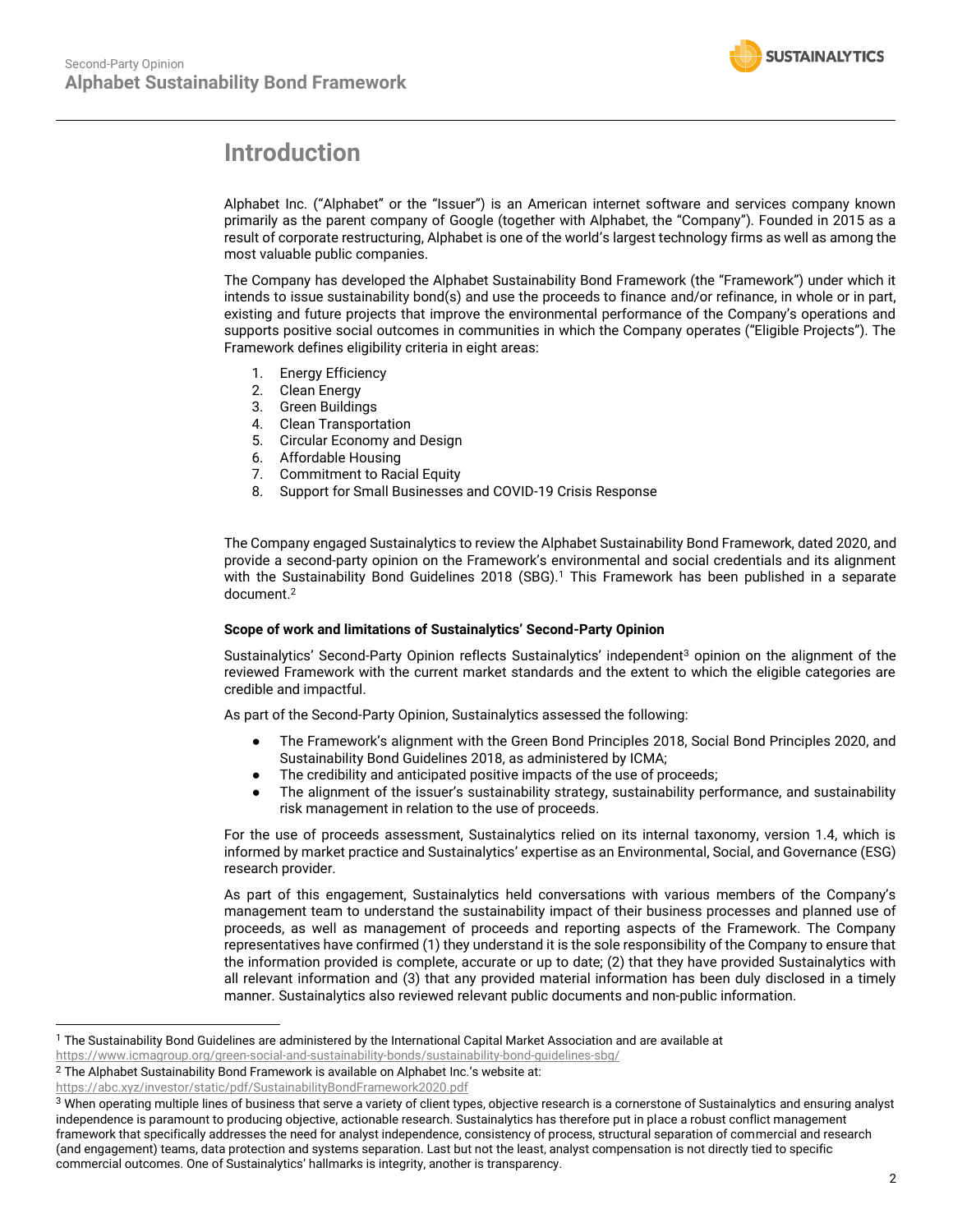

This document contains Sustainalytics' opinion of the Framework and should be read in conjunction with that Framework.

Any update of the present Second-Party Opinion will be conducted according to the agreed engagement conditions between Sustainalytics and the Company.

Sustainalytics' Second-Party Opinion, while reflecting on the alignment of the Framework with market standards, is no guarantee of alignment nor warrants any alignment with future versions of relevant market standards. Furthermore, Sustainalytics' Second-Party Opinion addresses the anticipated impacts of eligible projects expected to be financed with bond proceeds but does not measure the actual impact. The measurement and reporting of the impact achieved through projects financed under the Framework is the responsibility of the Framework owner.

In addition, the Second-Party Opinion opines on the intended allocation of proceeds but does not guarantee the realised allocation of the bond proceeds towards eligible activities.

No information provided by Sustainalytics under the present Second-Party Opinion shall be considered as being a statement, representation, warrant or argument either in favour or against, the truthfulness, reliability or completeness of any facts or statements and related surrounding circumstances that Alphabet has made available to Sustainalytics for the purpose of this SPO.

## <span id="page-2-0"></span>**Sustainalytics' Opinion**

## **Section 1: Sustainalytics' Opinion on the Alphabet Sustainability Bond Framework**

Sustainalytics is of the opinion that the Alphabet Sustainability Bond Framework is credible, impactful and aligns with the four core components of the Green Bond Principles 2018 (GBP) and Social Bond Principles 2020 (SBP). Sustainalytics highlights the following elements of Alphabet's Sustainability Bond Framework:

- Use of Proceeds:
	- The eligible green categories Energy Efficiency, Clean Energy, Green Buildings, Clean Transportation, and Circular Economy and Design – are aligned with those recognized by the GBP and the eligible social categories – Affordable Housing, Racial Equity, and Support for Small Businesses and COVID-19 Response – are aligned with those recognized by the SBP.
	- For the Energy Efficiency category, Google intends to finance expenditures in energy-efficient Information Technology (IT) facilities and infrastructure, including data centers, as well as server, storage, or networking efficiency and utilization.
		- Eligible data centres are defined as those with a Power Usage Effectiveness (PUE) less than 1.5, which Sustainalytics considers to be aligned with market practice. Sustainalytics notes positively that Google has a sound history of operating energyefficient data centres with a portfolio average PUE of less than 1.5 since 2008 across all locations globally and, in the most recent quarter, reported an average trailing twelve-month PUE of 1.11.<sup>4</sup>
		- Regarding expenditures related to "server, storage, or networking efficiency and utilization", Sustainalytics considers the financing of specific projects with anticipated energy efficiency improvements to be aligned with market expectation and encourages Alphabet to prioritize projects with quantifiable energy performance benefits.
	- For the Clean Energy category, the Company may finance expenditures in renewable energy projects namely Power Purchase Agreements (PPAs), on-site renewables, or equity investment commitments in renewable energy projects.

<sup>4</sup> Google website, Data Centers: Efficienc[y https://www.google.com/about/datacenters/efficiency/](https://www.google.com/about/datacenters/efficiency/)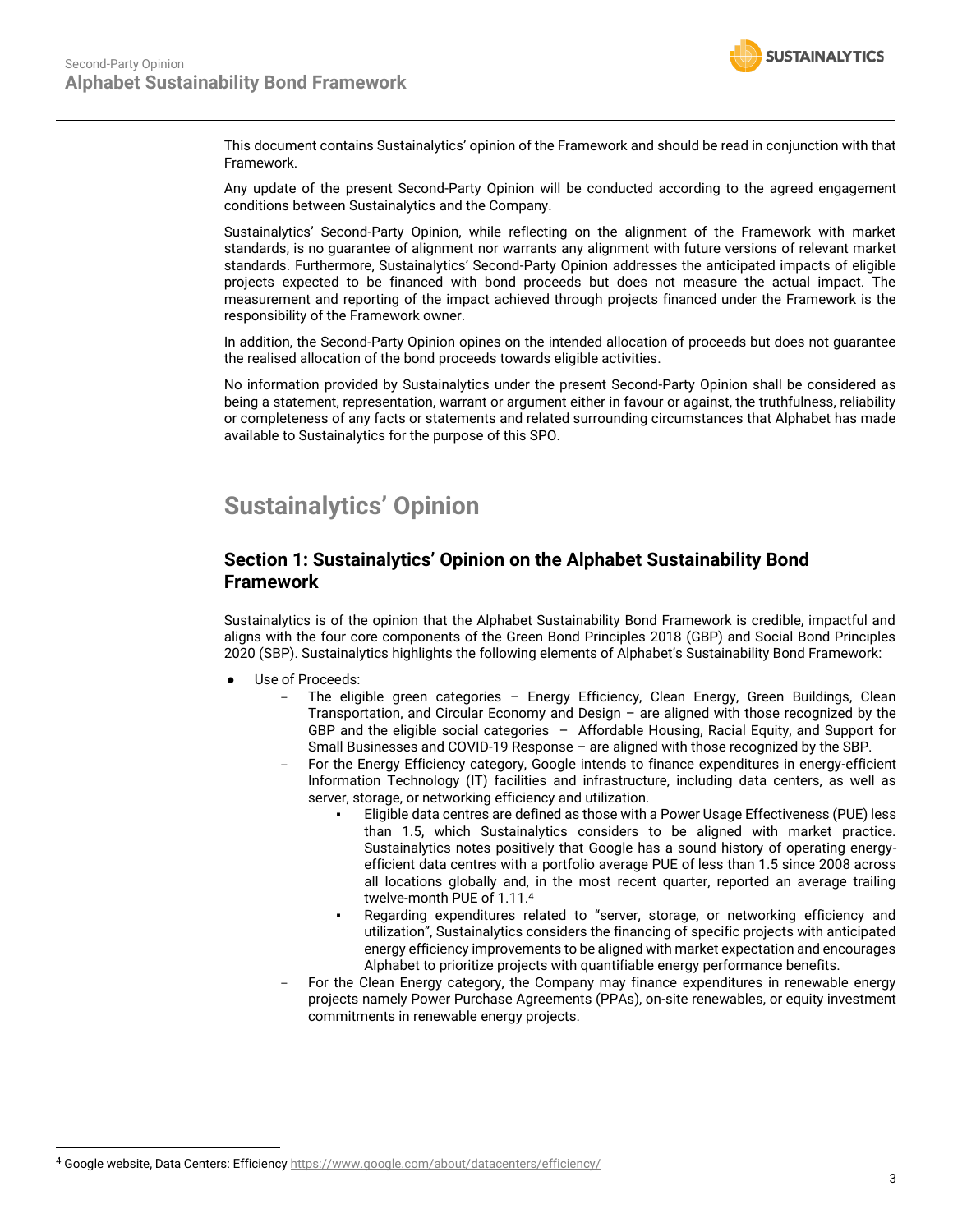

- **•** Sustainalytics views solar, wind, hydro,<sup>5</sup> geothermal,<sup>6</sup> and biomass<sup>7</sup> with the criteria included in the Framework to be aligned with market practice.
- PPAs financed will be long-term and tied to specific projects, which Sustainalytics considers to be in line with market expectations. Sustainalytics further notes that each project must also meet Google's criteria of additionality.<sup>8</sup>
- For the Green Buildings category, Google intends to finance the design, construction, and improvement of office spaces and surrounding communities, including investments in:
	- Office buildings with third-party sustainability certifications such as LEED or Living Building Challenge. Sustainalytics considers the schemes cited to be credible and the levels selected (LEED Gold and higher) to be robust. Refer to Appendix 1 for information on certification schemes.
	- Design and implementation of projects under Google's Ecology Program, which focuses on expanding wildlife habitat, creating climate-resilient landscapes, and restoring ecological functions lost due to urban development. Since the launch of the program in 2014, Google has completed two projects while one is currently underway.<sup>9</sup>
- For the Clean Transportation category, Alphabet may finance expenditures related to procurement, maintenance and operation of electric vehicles and bicycles and associated infrastructure including EV charging stations and bike sharing programs. Sustainalytics considers the financing of electrified and active transportation to be aligned with market practice.
- Within the Circular Economy and Design category, Google intends on financing projects focused on increasing use of recycled and sustainable materials (such as in consumer hardware devices), increasing the supply of more sustainable materials, and reducing waste generation from the construction and operation of its facilities.<sup>10</sup> Sustainalytics views end-of-life management and energy/emissions intensity to be key considerations related to sustainable materials, and overall views positively the Framework's intentions in these areas, noting the importance of recycled materials as part of a transition to a circular economy.
	- The Issuer has disclosed its current focus on expanding the use of post-consumer recycled (PCR) plastic in consumer hardware devices. By using recycled plastic in its products, Google is both able to reduce its need for virgin plastics, as well as make use of existing PCR materials. It is highlighted in particular that the utilization of recycled plastic in consumer durables extends the material lifecycle, and therefore poses a less severe end-of-life management challenge.
- Within the Affordable Housing category, Google intends to finance the cost of land and financial investments in affordable housing. These investments form part of a plan to create 20,000 new homes in the Bay Area region.<sup>11</sup>
	- In addition to providing financial support through an investment fund, Google intends to repurpose existing land owned by Google for the purpose of construction of market rate and affordable housing units. This may be carried out through long-term land leases or occasionally through outright transfers. The Company may also explore participation models, but overall does not intend to be the primary operator of housing projects. Sustainalytics recognizes that the provision of land for affordable housing is an important part of developing new housing units, and therefore considers this category to have positive social impacts.
	- The Issuer has specified that its plan is to support housing available to a range of incomes levels, focused primarily on those earning less than 120% of Area Median

[google/company-announcements/1-billion-investment-bay-area-housing/?\\_ga=2.155395000.248115741.1594171932-715083871.1587163224](https://blog.google/inside-google/company-announcements/1-billion-investment-bay-area-housing/?_ga=2.155395000.248115741.1594171932-715083871.1587163224)

<sup>&</sup>lt;sup>5</sup> The Framework specifies that only facilities under 20MW in size are eligible. Sustainalytics views restriction on maximum capacity to be aligned with market practice.

<sup>&</sup>lt;sup>6</sup> The Framework specifies that only facilities with direct emissions of less than 100g CO<sub>2</sub>/kWh are eligible. This threshold is aligned with those defined by the Climate Bonds Initiative and the EU Taxonomy for Sustainable Finance.

 $7$  The Framework specifies that waste feedstock utilized in biomass energy plants will neither be derived from sources of high biodiversity nor deplete carbon pools. Sustainalytics considers this to be aligned with market practice.

<sup>&</sup>lt;sup>8</sup> The Company defines "additionality" as meaning two things: First, the Company seeks to purchase energy only from newly constructed generation facilities or expansion of existing projects and second, these facilities must produce renewable energy above and beyond regulatory requirement (e.g. state Renewable Portfolio Standards). For more detail refer to[: https://storage.googleapis.com/gweb-sustainability.appspot.com/pdf/renewable](https://storage.googleapis.com/gweb-sustainability.appspot.com/pdf/renewable-energy.pdf)[energy.pdf](https://storage.googleapis.com/gweb-sustainability.appspot.com/pdf/renewable-energy.pdf)

<sup>9</sup> For details on the projects undertaken since the launch of the program in 2014, see: https://sustainability.google/projects/urban-ecology

<sup>&</sup>lt;sup>10</sup> These expenditures are a part of Google's commitment to reduce waste from its operations and include recycled material in all Made by Google products by 2022.

<sup>11</sup> Google website: Company Announcements, "\$1 billion for 20,000 Bay Area homes", published July 2019 at: [https://blog.google/inside-](https://blog.google/inside-google/company-announcements/1-billion-investment-bay-area-housing/?_ga=2.155395000.248115741.1594171932-715083871.1587163224)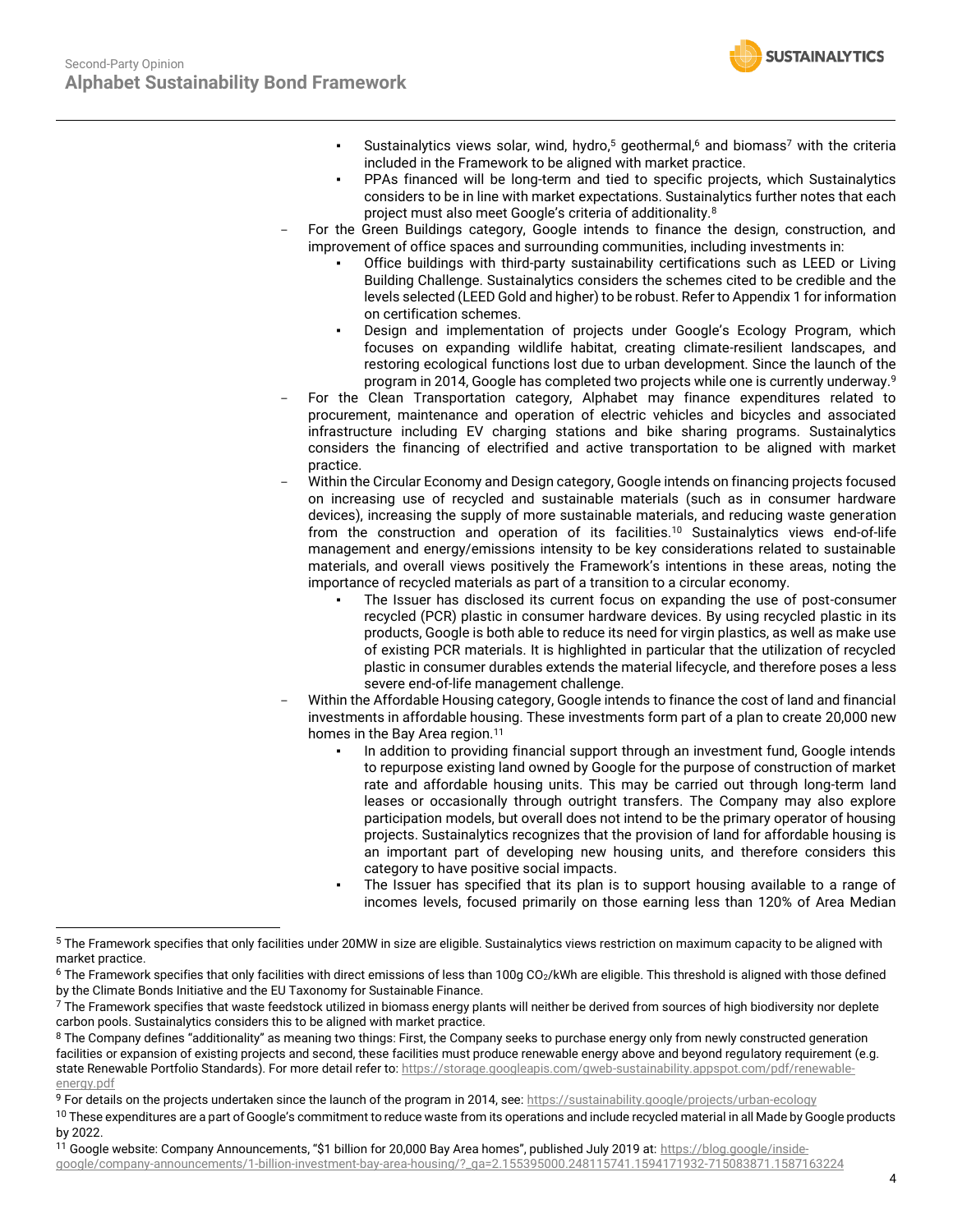

Income (AMI). While purely affordable housing often focuses on 80% AMI or lower, given the high cost of housing in the Bay Area as well as the associated severity of the housing crisis and the lack of workforce housing, Sustainalytics recognizes the social benefit of this approach.

- Sustainalytics notes that Google's commitments towards addressing the affordable housing crisis in California are aligned with the Governor's call to corporate leaders in November 2019 to help address the issue of workforce housing.
- Recognizing the systemic barriers and disadvantages often faced by the Black+ community, as part of the Commitment to Racial Equity category, Google intends to finance initiatives, including participation in capital firms, and partnerships that directly or indirectly support small and medium business<sup>12</sup> with Black owners and communities, startup-founders, job seekers, creators and developers. Sustainalytics considers, broadly, the variety of expenditures contemplated by the Framework to be aligned with the SBP category of Socioeconomic Advancement and Empowerment.
	- Proceeds from the sustainability bond may be allocated to financing and funding participation for small businesses serving the Black community and for Black-led startups. Sustainalytics considers this financing to be aligned with market practice in providing positive impact for a target population.
	- Proceeds may also be allocated to programs which provide job training, skills development, and access to opportunities for target populations. In addition, Google has established the YouTube Black Creators Fund,<sup>13</sup> which may be financed in part by bond proceeds, and is intended to provide a platform to showcase Black creators and perspectives. Sustainalytics anticipates that these initiatives will deliver positive social impacts, and therefore considers them to be aligned with market practice, noting in particular that Black Creators fund will provide benefits both directly for the creators whose work is amplified, as well as by bringing to the forefront important perspectives on racial issues.
	- In addition to directly funding startups and small businesses, the Framework allows for financing of Black-led 'capital firms' that invest in startups and small businesses with growth potential. While the financing of large firms is not generally in line with market practice, Sustainalytics recognizes that the financing provided will enhance the access to capital for entrepreneurs and the startup ecosystem, as well as the barriers faced by members of the Black community, especially as it relates to tech and finance and the importance of promoting diversity in leadership roles. Furthermore, while it is noted positively that the intent of this initiative is to provide greater opportunities for individuals who have historically faced barriers to venture capital, participation in Blackled capital firms does not by definition provide assurances of this outcome, and Sustainalytics therefore encourages participation in firms with a stated mandate in this area.
	- Sustainalytics views positively that activities within this category will be delivered in partnership with credible organizations such as the Opportunity Finance Network, a network of Community Development Financial Institutions focused on lending to markets that are not well-banked by the conventional financial system.
- Within the category of Support for Small Businesses & COVID-19 Crisis Response, Google intends on extending support to Small- and Medium-sized Business (SMBs) affected by COVID-19, as well as health organizations, governments, and health workers at the front line of the pandemic. Investments may include an SMB loan fund to improve access to capital.
	- Sustainalytics notes that SMBs have been affected by the economic recession triggered by COVID-19 and considers Google's efforts to help mitigate these effects to have positive social outcomes.
	- Sustainalytics recognizes the expected positive impact of Google supporting and subsidizing the dissemination of critical information from health organizations and local governments.
- Project Evaluation and Selection:

<sup>13</sup> YouTube Official Blog, Susan Wojcicki: My mid-year update to the YouTube community, published June 2020 at:

https://youtube.googleblog.com/2020/06/susan-wojcicki-mid-year-update-2020.html

 $12$  The Company defines small and medium businesses based on spending thresholds, which aligns with the internal sales teams which serve the market segment.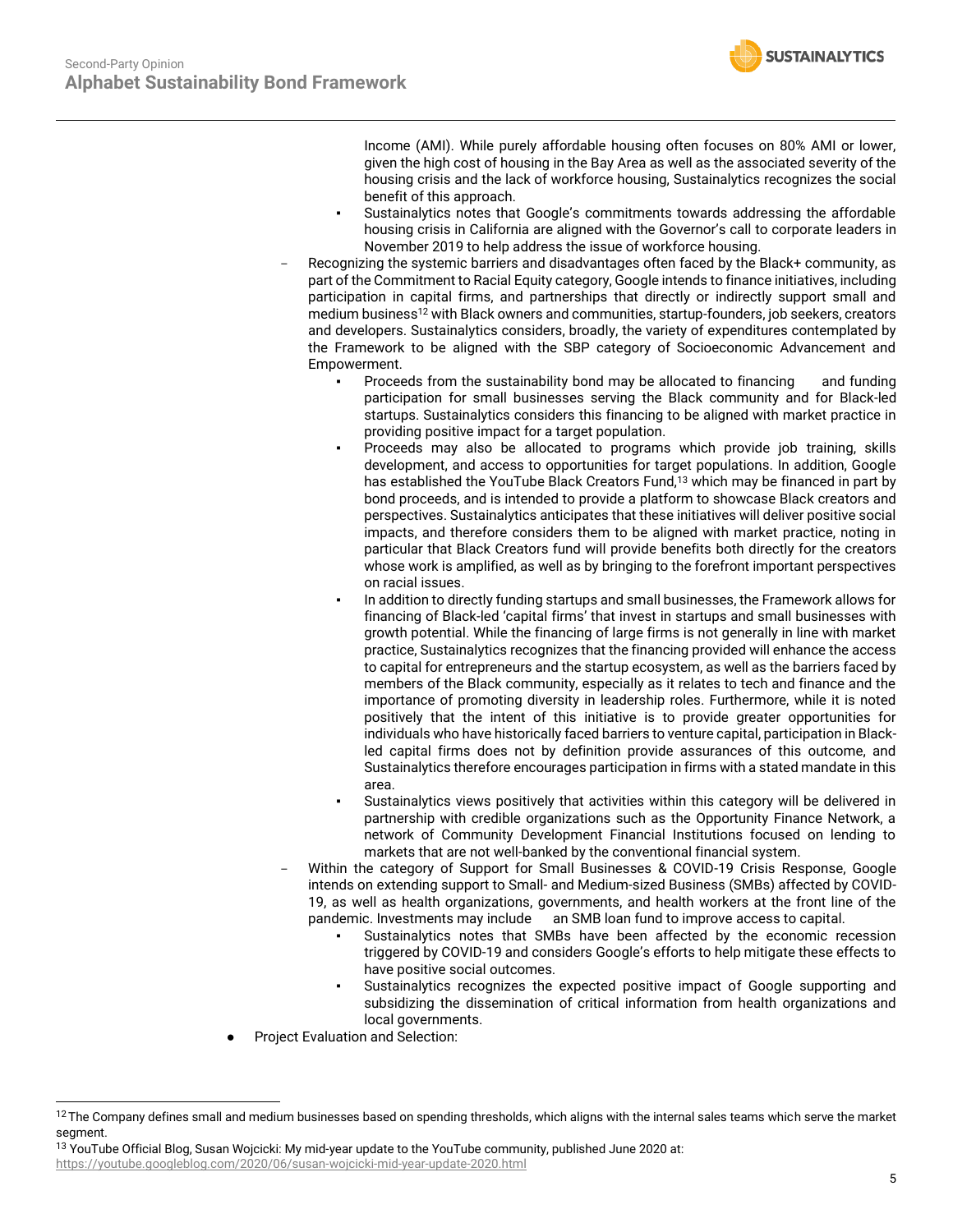

- Alphabet has formed a committee comprising members from its Sustainability, Treasury, and Finance teams who shall be responsible for assessment and selection of projects in accordance with the Framework.
- The Company's Sustainability Officer is responsible for final review and approval of Eligible Projects.
- Sustainalytics considers the Company's well-defined process and committee for project evaluation and selection to be aligned with market practice.
- Management of Proceeds:
	- Proceeds will be tracked by the Company's existing internal tracking systems that are managed by the Finance department.
	- Pending allocation, net proceeds will be held in liquid securities such as cash, equivalents, and U.S. Government securities.
	- Based on the presence of internal tracking systems and disclosure on temporary allocation of proceeds, Sustainalytics considers this process to be in line with market practice.
- Reporting:
	- Alphabet intends on reporting on allocations made towards Eligible Projects on a category basis and, where feasible, on a project basis, annually until full allocation. This report will be accompanied with a Management assertion regarding allocations to Eligible Projects and a report from a third-party providing assurance that allocations have been made in compliance with the Framework.
	- The report will also include disclosure on relevant quantitative impact metrics for each category that Google has defined in the Framework.
	- Based on Alphabet's commitment to allocation and impact reporting on an annual basis, Sustainalytics considers this process to be in line with market practice.

## **Alignment with Sustainability Bond Guidelines 2018**

Sustainalytics has determined that the Alphabet Sustainability Bond Framework aligns to the Sustainability Bond Guidelines (2018), and to four core components of the Green Bond Principles (2018) and Social Bond Principles (2020). For detailed information please refer to Appendix 2: Sustainability Bond/ Sustainability Bond Programme External Review Form.

## **Section 2: Sustainability Strategy of Alphabet**

## **Contribution of Framework to Alphabet Inc.'s sustainability strategy**

Google has a robust sustainability strategy, in addition to a history of setting and achieving key targets for climate action. The following indicative list of projects demonstrates Google's track record of performance and commitments related to the environmental and social areas outlined in the Use of Proceeds section of the Framework.

- Google is the world's largest corporate purchaser of renewable energy. It has a history of facilitating capital inflows to the renewable energy sector, and has made noteworthy contributions to developing industry best practices such as innovative models for purchasing power from renewable sources. At an operational level, in 2018, Google reached twelve consecutive years of carbon neutrality and in 2019, its third consecutive year of matching 100% of its electricity consumption with an equivalent purchase of energy from renewable sources.14,15
- In September 2019, Google announced a landmark deal to purchase 1.6 GW of renewable energy capacity from 18 renewable energy projects in the U.S., Chile, and Europe. The deal will reportedly drive investments of over \$2 billion in construction of new renewable energy infrastructure.<sup>16</sup>

<sup>14</sup> Google website, Google Environment Report 2019, published September 2019 at: [http://services.google.com/fh/files/misc/google\\_2019](http://services.google.com/fh/files/misc/google_2019-environmental-report.pdf) [environmental-report.pdf](http://services.google.com/fh/files/misc/google_2019-environmental-report.pdf)

<sup>&</sup>lt;sup>15</sup> Google website: Data Centers and Infrastructure, "Our data centers now work harder when the sub shines and the wind blows" published April 2020 at: https://www.blog.google/inside-google/infrastructure/data-centers-work-harder-sun-shines-wind-blows/

<sup>16</sup> Google website: Sustainability, "Our biggest renewable energy purchase ever", published September 2019 at: [https://www.blog.google/outreach](https://www.blog.google/outreach-initiatives/sustainability/our-biggest-renewable-energy-purchase-ever/)[initiatives/sustainability/our-biggest-renewable-energy-purchase-ever/](https://www.blog.google/outreach-initiatives/sustainability/our-biggest-renewable-energy-purchase-ever/)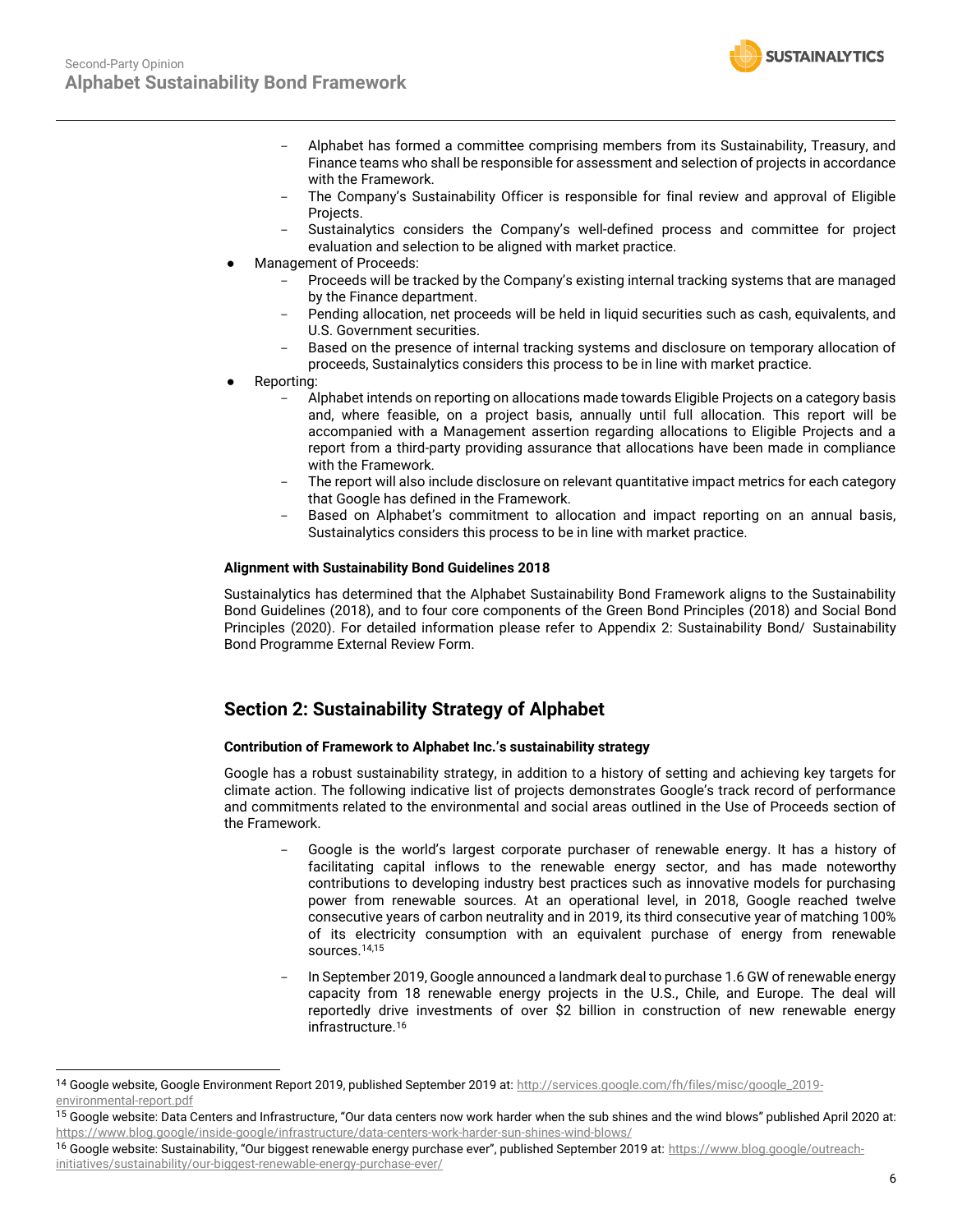

- Since 2010, Google has committed to invest nearly \$2.5 billion in equity commitments for renewable energy projects. Through targeted investments in such projects, Google takes the positive environmental impact associated with renewable energy beyond its operational footprint and enables climate action through deployment of large-scale renewable energy projects and residential solar rooftop funds.<sup>17</sup>
- Google effectively deploys tools and technologies such as advanced cooling techniques, smart temperature controls, and machine learning to improve energy efficiency at its data centers. Currently, Google's data centers use about six times less overhead energy (for lighting, cooling, and power distribution) than the industry average and are twice as energy efficient as a typical enterprise data center.<sup>18</sup>
- Google continues to integrate its commitment to reduce waste into its business and has set a target of including recycled material in all Made by Google products by 2022. Google already includes recycled plastic in its 2019 Nest product line and is a technology partner for the Ellen MacArthur Foundation's New Plastics Economy Initiative, which brings together over 850 businesses, governments, and organizations behind a common vision for a circular economy for plastic.<sup>19</sup>
- In June 2019, Google committed \$1 billion towards developing 20,000 homes in the Bay Area to be deployed over the next 10 years by repurposing \$750 million of company-owned land originally held for office space, and making a \$250 million investment commitment to provide incentives for housing developers to build affordable housing units.<sup>20</sup>
- Google made strong commitments to racial equity, including a goal of a 30% increase in underrepresented groups in leadership positions, improving its internal hiring policies to eliminate racial bias, and supporting initiatives for the well-being of its Black+ employees. Beyond its operations, Google announced a \$175 million commitment focused on promoting economic opportunities for Black business owners and businesses serving Black communities, Black startup founders, job seekers, and developers. This is in addition to YouTube's \$100 million fund to amplify Black content creators and artists.<sup>21</sup>
- In response to the economic crisis triggered by COVID-19, Google announced an \$800 million commitment to help SMBs, health organizations and governments, and health workers. These initiatives have been highlighted in the Framework.

Based on demonstrated commitments and success of programs enlisted above, Sustainalytics is of the opinion that the Alphabet Sustainability Bond Framework is aligned with the Company's overall sustainability strategy and will further the Company's action on its key environmental and social priorities.

## **Well positioned to address common environmental and social risks associated with the projects**

While Alphabet's use of proceeds categories are intended to finance green and/or social projects that are anticipated to have overall positive impacts, Sustainalytics recognizes that there exist environmental and social risks which could be associated with the financing provided. Some key environmental and social risks associated with the eligible projects could include occupational health and safety, land use and biodiversity issues associated with large-scale infrastructure development, waste generated in construction and manufacturing, and ensuring appropriate targeting of social programs outlined in the Framework. Although Alphabet has a limited role to play in the execution and development in some of the individual projects financed, Sustainalytics considers the following mechanisms that the Company has devised and placed to be adequate to mitigate these concerns:

The Google Code of Conduct delineates responsibility to all its employees to operate with integrity, understand and operate in compliance with key legal requirements and prohibitions, and preserve company and partner information confidentiality.

[announcements/commitments-racial-equity/](https://blog.google/inside-google/company-announcements/commitments-racial-equity/)

<sup>17</sup> Google website: Google Environmental Report 2019, page 29

<sup>&</sup>lt;sup>18</sup> Google website: Google Environmental Report 2019, pages 19-20

<sup>&</sup>lt;sup>19</sup> Google website: Sustainability, "Uniting to address plastic waste and pollution", published December 2019 at: [https://www.blog.google/outreach](https://www.blog.google/outreach-initiatives/sustainability/uniting-address-plastic-waste-and-pollution/)[initiatives/sustainability/uniting-address-plastic-waste-and-pollution/](https://www.blog.google/outreach-initiatives/sustainability/uniting-address-plastic-waste-and-pollution/)

<sup>&</sup>lt;sup>20</sup> Google website: Company Announcements, "\$1 billion for 20,000 Bay Area homes", published July 2019 at: [https://blog.google/inside-](https://blog.google/inside-google/company-announcements/1-billion-investment-bay-area-housing/?_ga=2.155395000.248115741.1594171932-715083871.1587163224)

[google/company-announcements/1-billion-investment-bay-area-housing/?\\_ga=2.155395000.248115741.1594171932-715083871.1587163224](https://blog.google/inside-google/company-announcements/1-billion-investment-bay-area-housing/?_ga=2.155395000.248115741.1594171932-715083871.1587163224) <sup>21</sup> Google website: A message from our CEO, "Our commitments to racial equality", published June 2020 at[: https://blog.google/inside-google/company-](https://blog.google/inside-google/company-announcements/commitments-racial-equity/)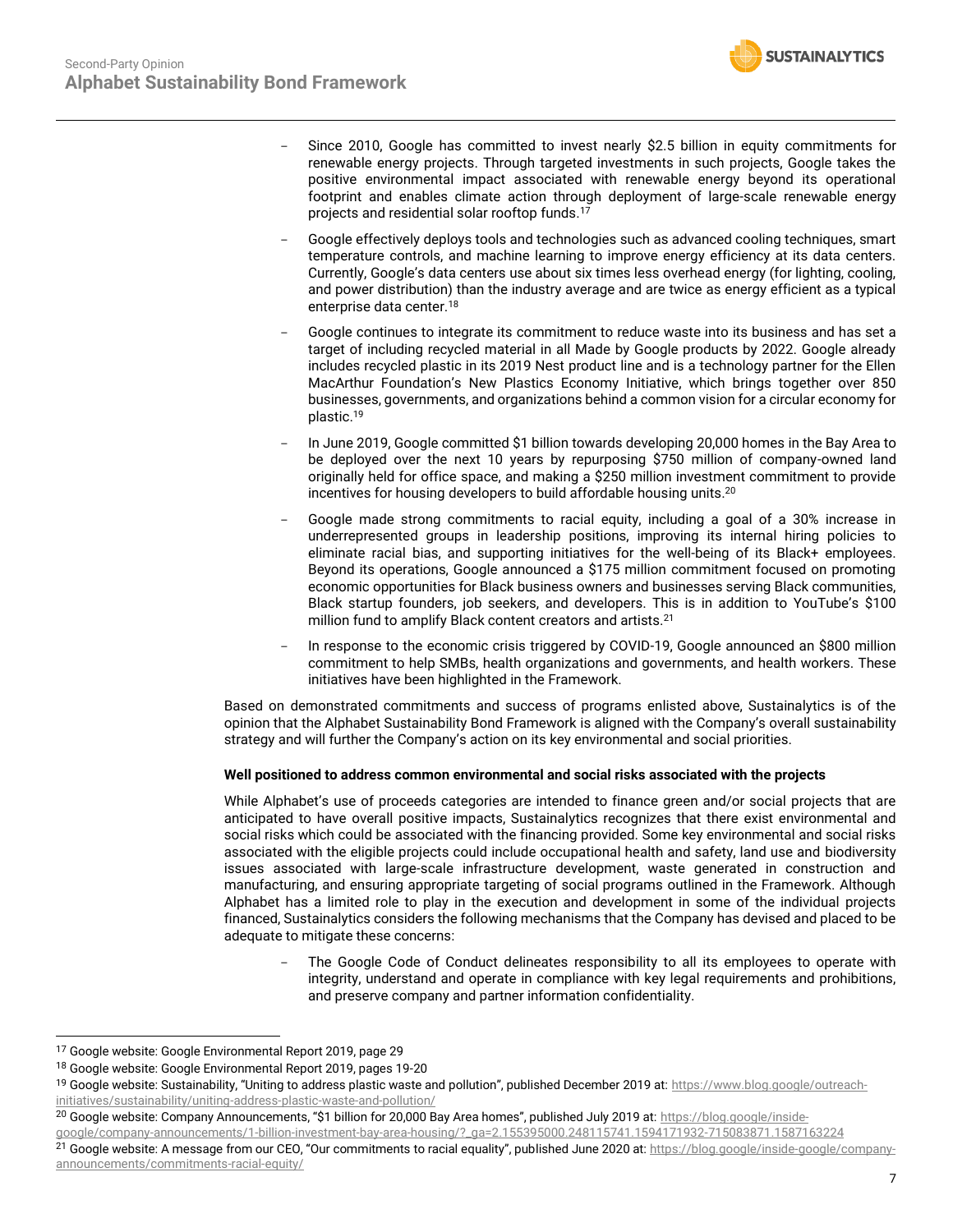

- Google expects all its suppliers to comply with its Supplier Code of Conduct, which requires suppliers to incorporate health and safety management requirements into their business practices and comply with all applicable laws and regulations.
- The Supplier Code of Conduct also requires suppliers to strive to minimize adverse effects on the community, environment and natural resources by mandating them to obtain all applicable environmental permits and approvals, and to follow operational and reporting requirements.
- Suppliers are also required to identify and manage chemicals and other materials that pose hazard to the environment, and ensure safe handling, use, storage and disposal. Suppliers must work to reduce and eliminate waste of all types and where it cannot be eliminated, manage and control all waste streams in compliance with applicable laws and in an environmentally responsible way.
- Google is analyzing its internal people and talent processes, and is committed to redesigning them to eliminate any racial biases through cross-functional employee engagement groups and feedback from employees belonging to minority groups.
- Google continues to establish training modules that delve into details about systemic racism and inequalities and is integrating such programs into the mandatory training requirements for managerial employees.
- Specifically for affordable housing, Google recognizes the severity of the problem and its impact beyond its employees as well as the tech community. Investments within this category are targeted at populations defined by sector-agnostic criteria of income levels and are supplemented with collaboration across businesses, government and organizations focused on engagement at a broader community level.

Additionally, Sustainalytics' research service has assessed Alphabet as currently being exposed to a Category 4 (High) controversy related to Customer Incidents. Sustainalytics notes that the eligible projects that will be financed by the sustainability bonds are largely unrelated to the antitrust irregularities noted above.

Based on these policies, standards and assessments, Sustainalytics is of the opinion that Google has implemented adequate measures and is well positioned to manage and mitigate environmental and social risks commonly associated with the eligible categories.

## **Section 3: Impact of Use of Proceeds**

All eight use of proceeds categories are aligned with those recognized by GBP or SBP. Sustainalytics has focused on five below where the impact is specifically relevant in the local context.

## **Importance of Energy-Efficient IT Operations**

Google will allocate bond proceeds to design, construct, operate and maintain energy-efficient facilities and infrastructure, including energy-efficient data centers. This is of particular importance because data centers are massive consumers of energy and in 2018 accounted for approximately 2% of global energy consumption.<sup>22</sup> Due to increasing use of technology, the amount of data being stored globally more than doubles every four years.<sup>23</sup> Thus, it is increasingly important for data centers to be equipped with energy efficient technology. As the importance of energy-efficient data centers increases alongside consumer dependency on networks and data, Sustainalytics sees energy reductions at data centers as essential to decreasing the footprint of the ICT sector.

## **Impacts of Renewable Energy**

In recognition of the role that greenhouse gas ("GHG") emissions play in global warming and the current climate crisis, since 2007, Google has engaged in activities to promote carbon neutral operations, including focusing on purchasing renewable energy from wind and solar sources to match electricity use of its operations. After achieving the target of procuring enough clean energy to meet its annual needs in 2017, this

[http://www.prweb.com/releases/data\\_centers\\_consume\\_2\\_of\\_worlds\\_energy\\_hyper\\_efficient\\_new\\_solutions\\_usher\\_in\\_new\\_paradigm/prweb15925619.](http://www.prweb.com/releases/data_centers_consume_2_of_worlds_energy_hyper_efficient_new_solutions_usher_in_new_paradigm/prweb15925619.htm) [htm](http://www.prweb.com/releases/data_centers_consume_2_of_worlds_energy_hyper_efficient_new_solutions_usher_in_new_paradigm/prweb15925619.htm) 

23 Pearce, Fred. "Energy Hogs: Can Data Centers be Made More Efficient?" (2018) at [https://e360.yale.edu/features/energy-hogs-can-huge-data-centers](https://e360.yale.edu/features/energy-hogs-can-huge-data-centers-be-made-more-efficient)[be-made-more-efficient](https://e360.yale.edu/features/energy-hogs-can-huge-data-centers-be-made-more-efficient)

<sup>&</sup>lt;sup>22</sup> PRWeb, "Data Centers Consume 2% of World's Energy-Hyper-Efficient New Solutions Usher in New Paradigm", (2018), at: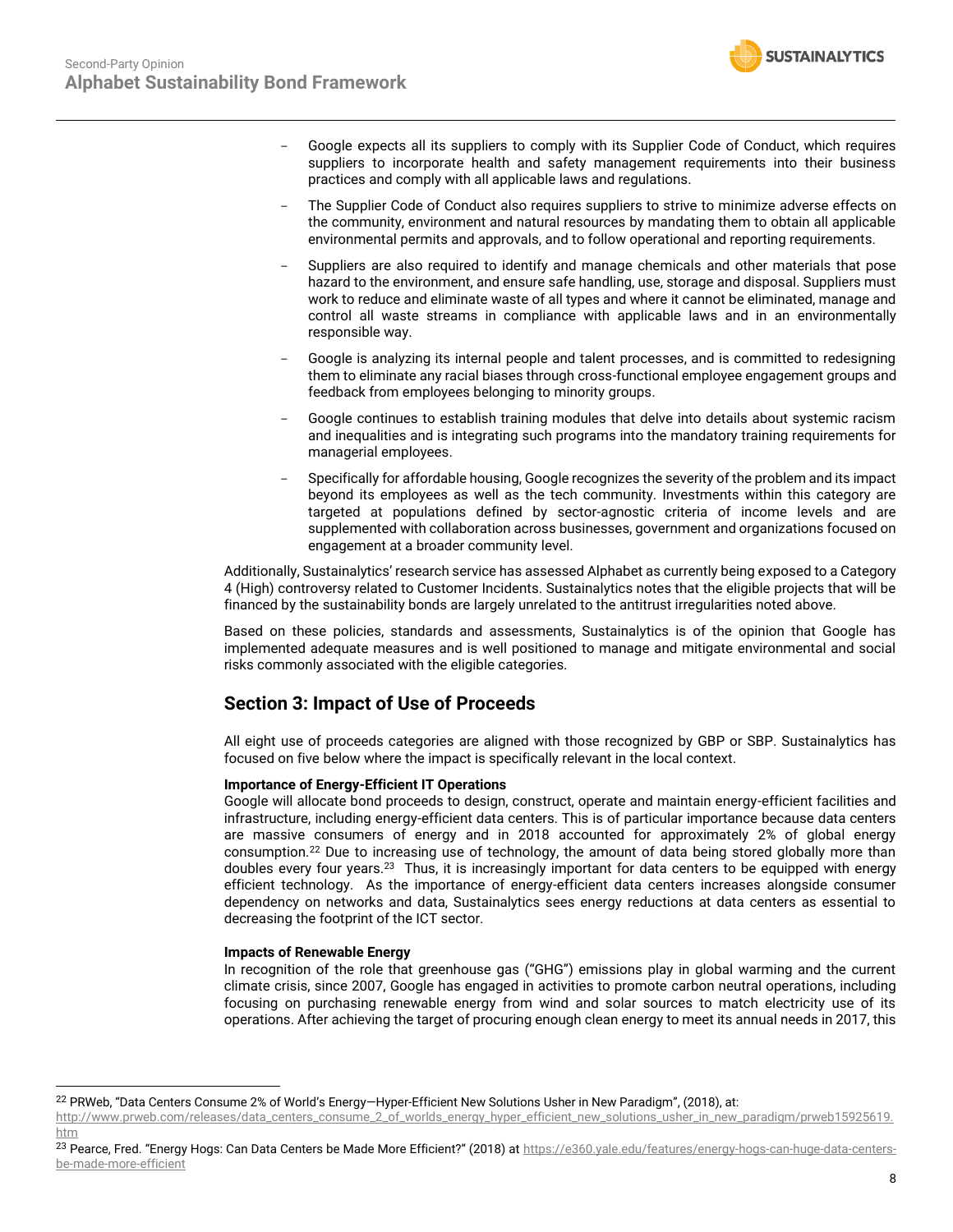

commitment is now headlined by an effort to work towards sourcing carbon-free energy on a 24x7 basis over time, not relying on fossil-fuel-power electricity to bridge gaps in the availability of renewables.<sup>24</sup>

Through the focus on renewable energy, Alphabet is viewed by Sustainalytics as taking a comprehensive and credible approach to its climate impacts.

#### **The Need for Affordable Housing in California and the Bay Area**

The lack of affordable housing is a substantial problem in the United States and particularly in the state of California. More than 3 million households in California spend greater than 30% of their income on rent, with more than 1.5 million households spending more than 50%.<sup>25</sup> Amongst regions in California, median home prices are the highest in the San Francisco Bay Area.<sup>26</sup> While homelessness declined in most states in the US between 2018 and 2019, California reported a 16% increase during the same period, contributing to a national increase in homelessness by 3%. Over 151,000 people experienced homelessness in California in 2019, representing  $\sim$ 27% of the national total despite being home to only  $\sim$ 12% of the country's population.<sup>27</sup> Furthermore, studies have shown that housing poverty leads to negative social outcomes across multiple dimensions as families and individuals are compelled to make trade-offs between spending on housing and spending on other essentials such as food, healthcare, and transportation. 28

Overcoming California's severe housing crisis entails significant investment in projects with positive social impact. The State has already directed \$3 billion to combat homelessness in the last two years and the Governor has requested an additional \$1.4 billion this year to tackle this problem.<sup>29</sup> In addition to this direct funding, housing development at the level required will also require private-sector investment. In this context, Sustainalytics views investment in subsidized and affordable housing projects in the state of California as having a positive impact on the community.

#### **Google's Commitment to Racial Equity**

The barriers and disadvantages faced by the Black community in the U.S. are longstanding and deep-rooted. Systemic racism is ingrained across the institutions, policies and practices that inform society and everyday life, creating disparities across racial lines in the school system, workforce, law, policing and others. As a result, Black individuals and communities experience these systems differently and may not be privileged to the same opportunities as their white counterparts. For instance, of Americans over the age of 25, 41% of the white population are employed in professional and management roles, the highest paying occupational category, compared to 31% of the Black population.<sup>30</sup> Black communities also face higher rates of unemployment, lower rates of post-secondary education and higher rates of criminal conviction.<sup>31 32</sup> Recent mass protests across the United States and the world have brought this systemic racism and racial inequality that Black communities have faced to the center of public discourse. Over recent months, public attention has once again been drawn to these issues, and while the problems that must be addressed are not novel, the protests and discourse that have arisen have reinforced the need for individuals and corporations to take action.

Thus, it is important and impactful for corporations such as Alphabet to attempt to address racial inequality and disparities within their organizations as well as to contribute to the expansion of opportunities available to Black communities. In response, Alphabet made a series of internal and external commitments which it

[https://www.calcog.org/clientuploads/Resources/Housing/SHA\\_Final\\_Combined.pdf](https://www.calcog.org/clientuploads/Resources/Housing/SHA_Final_Combined.pdf)

<sup>27</sup> The US Department of Housing and Urban Development, "The 2019 Annual Homeless Assessment Report to Congress",

<https://files.hudexchange.info/resources/documents/2019-AHAR-Part-1.pdf>, World Population Review, <https://worldpopulationreview.com/states/california-population/>

<sup>&</sup>lt;sup>24</sup> Google website: Sustainability, "The Internet is 24x7-carbon-free energy should be too" published at: <https://sustainability.google/projects/24x7/> <sup>25</sup> California Department of Housing and Community Development, "California's Housing Future: Challenges and Opportunities",

<sup>26</sup> California Association of Realtors, "Current Sales and Price Statistics" at <https://www.car.org/marketdata/data/countysalesactivity>

<sup>28</sup> CityLab, "For Low-Income Renters, the Affordable Housing Gap Persists", [https://www.citylab.com/equity/2018/03/for-low-income-renters-the-gap-in](https://www.citylab.com/equity/2018/03/for-low-income-renters-the-gap-in-affordable-housing-persists/555458/)[affordable-housing-persists/555458/](https://www.citylab.com/equity/2018/03/for-low-income-renters-the-gap-in-affordable-housing-persists/555458/)

<sup>&</sup>lt;sup>29</sup> Lozano, Alicia V., "California governor seeks \$1.4 billion to combat homelessness as crisis grows" [https://www.nbcnews.com/news/us](https://www.nbcnews.com/news/us-news/california-governor-seeks-1-4-billion-combat-homelessness-crisis-grows-n1113926)[news/california-governor-seeks-1-4-billion-combat-homelessness-crisis-grows-n1113926](https://www.nbcnews.com/news/us-news/california-governor-seeks-1-4-billion-combat-homelessness-crisis-grows-n1113926)

<sup>30</sup> US Bureau of Labor Statistics, BLS Reports October 2019 published at[: https://www.bls.gov/opub/reports/race-and-](https://www.bls.gov/opub/reports/race-and-ethnicity/2018/home.htm#:~:text=The%20employment%E2%80%93%20population%20ratio%20was,and%2063.2%20percent%20for%20Hispanics.)

[ethnicity/2018/home.htm#:~:text=The%20employment%E2%80%93%20population%20ratio%20was,and%2063.2%20percent%20for%20Hispanics.](https://www.bls.gov/opub/reports/race-and-ethnicity/2018/home.htm#:~:text=The%20employment%E2%80%93%20population%20ratio%20was,and%2063.2%20percent%20for%20Hispanics.)

<sup>31</sup> Ibid.

<sup>32</sup> The Sentencing Project, "UN Report on Racial Disparities", published April 2018 at: [http://www.sentencingproject.org/publications/un-report-on-racial](http://www.sentencingproject.org/publications/un-report-on-racial-disparities/)[disparities/](http://www.sentencingproject.org/publications/un-report-on-racial-disparities/)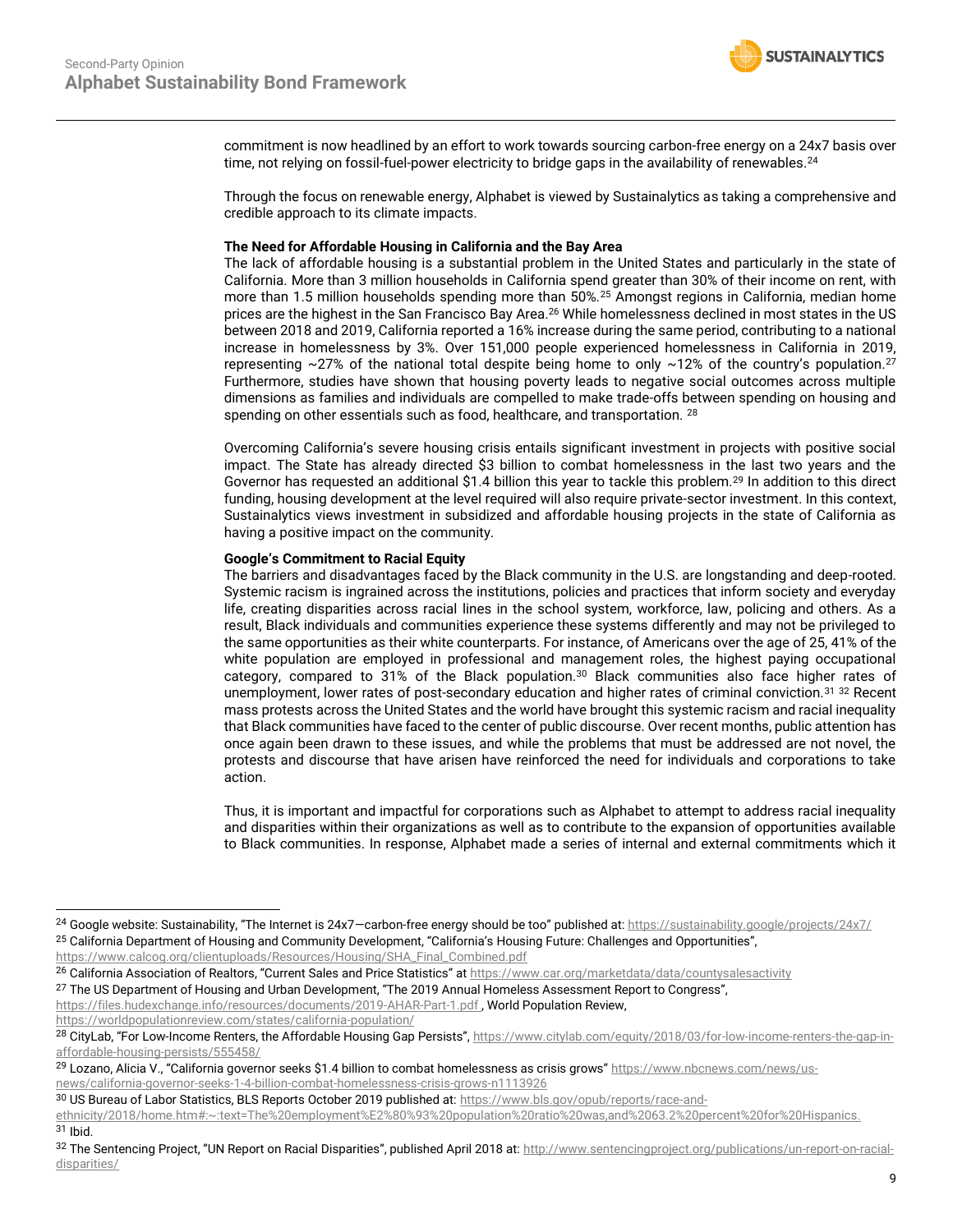

intends to help drive "lasting, meaningful change".<sup>33</sup> These initiatives include providing programs to support racial equality including increasing Black representation in management and hiring practices, training, funding for Black-led businesses and businesses supporting Black communities, and increased access to opportunities. Alphabet will also utilize its products and platforms to assist and amplify Black voices. Overall, these projects are anticipated to deliver positive impacts.

#### **Importance of establishing a circular economy for plastics**

The problem of plastic pollution has reached a catastrophic scale with a rapid growth in plastic production and minimal and insufficient efforts towards recycling. Since 1950, global production of resins and fibers increased by 8.4% per year, reaching 380 Mt, outpacing global GDP growth during the same period. More than half of the total 7,800 Mt manufactured to date was made within the last 13 years. Further, as of 2015, only 9% of the total plastic waste generated had been recycled and 12% had been incinerated while the remaining 79% has accumulated in our landfills or in the environment.<sup>34</sup>

Plastics often contain additives that makes them difficult to break down, with estimates suggesting that some plastics may take as long as 400 years to decompose.<sup>35</sup> As plastics continue to accumulate in our environment, they gradually make their way downstream into our oceans where they can kill aquatic life through entanglement in objects or through ingestion. By 2018, microplastics have been found in the organs of 114 aquatic species including some found in the deepest trenches of the ocean and that eventually make their way into our bodies through the food chain.<sup>36</sup> An average person could be ingesting up to 5 grams of plastic every week, equivalent of one credit card.<sup>37</sup> If this continues unabated, annual flow of plastics will nearly triple by 2040 and lead to massive health consequences as well as financial liabilities associated with potential legislation around recycling and waste management.<sup>38</sup>

In response to the problem, two bills – the Break Free from Plastic Pollution Act of 2020 and the Plastic Waste Reduction and Recycling Act – have recently been introduced in the U.S. Congress, focusing on reduction of single-use plastic, creating new standards for reducing and recycling plastic waste, and establishing a waste reduction research program.39,40 Large U.S.-based technology companies are also seeking to address this problem, with some companies committing to reducing or eliminating the use of single-use plastic in their packaging by 2025.41,42

Google's commitments in this regard have been focused on building a circular economy for plastic by gradually incorporating PCR plastic into its consumer hardware devices. This entails investments along the entire supply chain as well as in manufacturing infrastructure to effectively recycle plastic.<sup>43</sup> In this context, Sustainalytics considers investments in the category of Circular Economy and Design to lead to positive environmental outcomes.

<sup>33</sup> Google website: A message from our CEO, "Our commitments to racial equity" published June 2020 at: [https://blog.google/inside-google/company](https://blog.google/inside-google/company-announcements/commitments-racial-equity/)[announcements/commitments-racial-equity/](https://blog.google/inside-google/company-announcements/commitments-racial-equity/)

<sup>&</sup>lt;sup>34</sup> Geyer, Jambeck, Lavender Law, "Production, use, and fate of all plastics ever made" published July 2017 at: <https://advances.sciencemag.org/content/3/7/e1700782.full>

<sup>35</sup> National Geographic report, "The world's plastic pollution crisis explained" at: [https://www.nationalgeographic.com/environment/habitats/plastic](https://www.nationalgeographic.com/environment/habitats/plastic-pollution/#:~:text=Plastic%20pollution%20has%20become%20one,ability%20to%20deal%20with%20them.&text=Plastic%20trash%20has%20become%20so,negotiated%20by%20the%20United%20Nations.)[pollution/#:~:text=Plastic%20pollution%20has%20become%20one,ability%20to%20deal%20with%20them.&text=Plastic%20trash%20has%20become%2](https://www.nationalgeographic.com/environment/habitats/plastic-pollution/#:~:text=Plastic%20pollution%20has%20become%20one,ability%20to%20deal%20with%20them.&text=Plastic%20trash%20has%20become%20so,negotiated%20by%20the%20United%20Nations.) [0so,negotiated%20by%20the%20United%20Nations.](https://www.nationalgeographic.com/environment/habitats/plastic-pollution/#:~:text=Plastic%20pollution%20has%20become%20one,ability%20to%20deal%20with%20them.&text=Plastic%20trash%20has%20become%20so,negotiated%20by%20the%20United%20Nations.)

<sup>36</sup> Encyclopedia Britannica, "Plastic Pollution In Oceans And On Land" at: [https://www.britannica.com/science/plastic-pollution/Plastic-pollution-in](https://www.britannica.com/science/plastic-pollution/Plastic-pollution-in-oceans-and-on-land)[oceans-and-on-land](https://www.britannica.com/science/plastic-pollution/Plastic-pollution-in-oceans-and-on-land)

<sup>37</sup> WWF Analysis, "No Plastic in Nature: Assessing Plastic Ingestion From Nature to People" published in 2019 at: [https://wwwwwfse.cdn.triggerfish.cloud/uploads/2019/06/dalberg-advocacy-analysis\\_for-web.pdf](https://wwwwwfse.cdn.triggerfish.cloud/uploads/2019/06/dalberg-advocacy-analysis_for-web.pdf)

<sup>38</sup> PEW Charitable Trust and SystemIQ research, "Breaking the Plastic Wave", published 23 July 2020 at: [https://www.systemiq.earth/wp](https://www.systemiq.earth/wp-content/uploads/2020/07/BreakingThePlasticWave_SummaryReport.pdf)[content/uploads/2020/07/BreakingThePlasticWave\\_SummaryReport.pdf](https://www.systemiq.earth/wp-content/uploads/2020/07/BreakingThePlasticWave_SummaryReport.pdf)

<sup>&</sup>lt;sup>39</sup> Congresswoman Haley Stevens website, "Stevens Introduces Bipartisan Legislation to Reduce Plastic Waste" published June 2020 at: <https://stevens.house.gov/media/press-releases/stevens-introduces-bipartisan-legislation-reduce-plastic-waste>

<sup>40</sup> Congress website, "Break Free From Plastic Pollution Act 2020" at: <https://www.congress.gov/bill/116th-congress/house-bill/5845> <sup>41</sup> Forbes website, "HP Leads by Example with Big-Time strides in Sustainability" published July 2020 at:

<https://www.forbes.com/sites/moorinsights/2020/07/03/hp-leads-by-example-with-big-time-strides-in-sustainability/#2e0f5f5a4bf1>

<sup>42</sup> iMore report, "Unpacking Apple's mammoth carbon neutral commitment and its new environmental vision" published July 2020 at: <https://www.imore.com/unpacking-apples-mammoth-carbon-neutral-commitment-and-its-environmental-vision>

<sup>43</sup> Google website: Sustainability, "Partnering with suppliers to create better recycled plastic" at: <https://sustainability.google/projects/plastics/>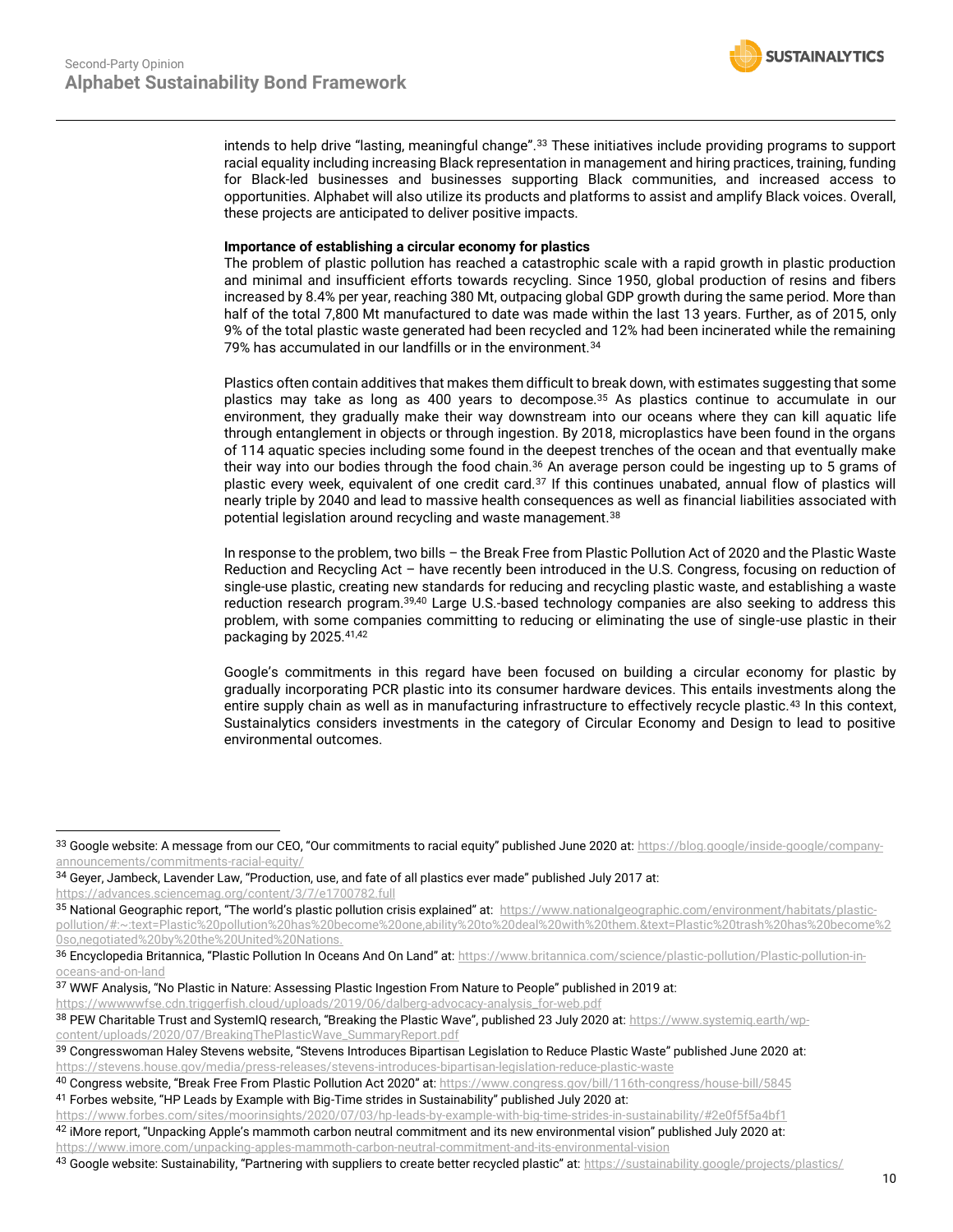## **Alignment with/contribution to SDGs**

The Sustainable Development Goals (SDGs) were set in September 2015 and form an agenda for achieving sustainable development by the year 2030. This sustainability bond advances the following SDG goals and targets:

| <b>Use of Proceeds</b><br><b>Category</b>              | SDG                                              | <b>SDG target</b>                                                                                                                                                                                                                                                                                                        |  |  |
|--------------------------------------------------------|--------------------------------------------------|--------------------------------------------------------------------------------------------------------------------------------------------------------------------------------------------------------------------------------------------------------------------------------------------------------------------------|--|--|
| <b>Energy Efficiency</b>                               | 7. Affordable and<br>Clean Energy                | 7.3 By 2030, double the global rate of improvement in<br>energy efficiency                                                                                                                                                                                                                                               |  |  |
| Clean Energy                                           | 7. Affordable and<br>Clean Energy                | 7.2 By 2030, increase substantially the share of<br>renewable energy in the global energy mix                                                                                                                                                                                                                            |  |  |
|                                                        | 11. Sustainable Cities<br>and Communities        | 11. 3 By 2030, enhance inclusive and sustainable<br>urbanization and capacity for participatory, integrated and<br>sustainable human settlement planning and management<br>in all countries                                                                                                                              |  |  |
| Green Buildings                                        | 15. Life on Land                                 | 15.9 By 2020, integrate ecosystem and biodiversity<br>values into national and local planning, development<br>processes, poverty reduction strategies and accounts                                                                                                                                                       |  |  |
| Clean<br>Transportation                                | 11. Sustainable Cities<br>and Communities        | 11.2 By 2030, provide access to safe, affordable,<br>accessible and sustainable transport systems for all,<br>improving road safety, notably by expanding public<br>transport, with special attention to the needs of those in<br>vulnerable situations, women, children, persons with<br>disabilities and older persons |  |  |
| Circular Economy<br>and Design                         | 12. Responsible<br>Consumption and<br>Production | 12.5 By 2030, substantially reduce waste generation<br>through prevention, reduction, recycling and reuse                                                                                                                                                                                                                |  |  |
|                                                        | 1. No Poverty                                    | 1.2 By 2030, reduce at least by half the proportion of men,<br>women and children of all ages living in poverty in all its<br>dimensions                                                                                                                                                                                 |  |  |
| Affordable Housing                                     | 11. Sustainable Cities<br>and Communities        | 11.1 By 2030, ensure access for all to adequate, safe and<br>affordable housing and basic services and upgrade slums<br>according to national definitions.                                                                                                                                                               |  |  |
|                                                        | 4. Quality Education                             | 4.4 By 2030, substantially increase the number of youth<br>and adults who have relevant skills, including technical<br>and vocational skills, for employment, decent jobs and<br>entrepreneurship                                                                                                                        |  |  |
| Commitment to<br><b>Racial Equity</b>                  | 10. Reduced<br>Inequalities                      | 10.2 By 2030, empower and promote the social,<br>economic and political inclusion of all, irrespective of age,<br>sex, disability, race, ethnicity, origin, religion or economic<br>or other status                                                                                                                      |  |  |
| Support for Small                                      | 3. Good Health and<br>Well-being                 | 3.3 By 2030, end the epidemics of AIDS, tuberculosis,<br>malaria and neglected tropical diseases and combat<br>hepatitis, water-borne diseases and other communicable<br>diseases                                                                                                                                        |  |  |
| <b>Businesses &amp;</b><br>COVID-19 Crisis<br>Response | 8. Decent work and<br>Economic growth            | 8.3 Promote development-oriented policies that support<br>productive activities, decent job creation,<br>entrepreneurship, creativity and innovation, and<br>encourage the formalization and growth of micro-, small-<br>and medium-sized enterprises, including through access<br>to financial services                 |  |  |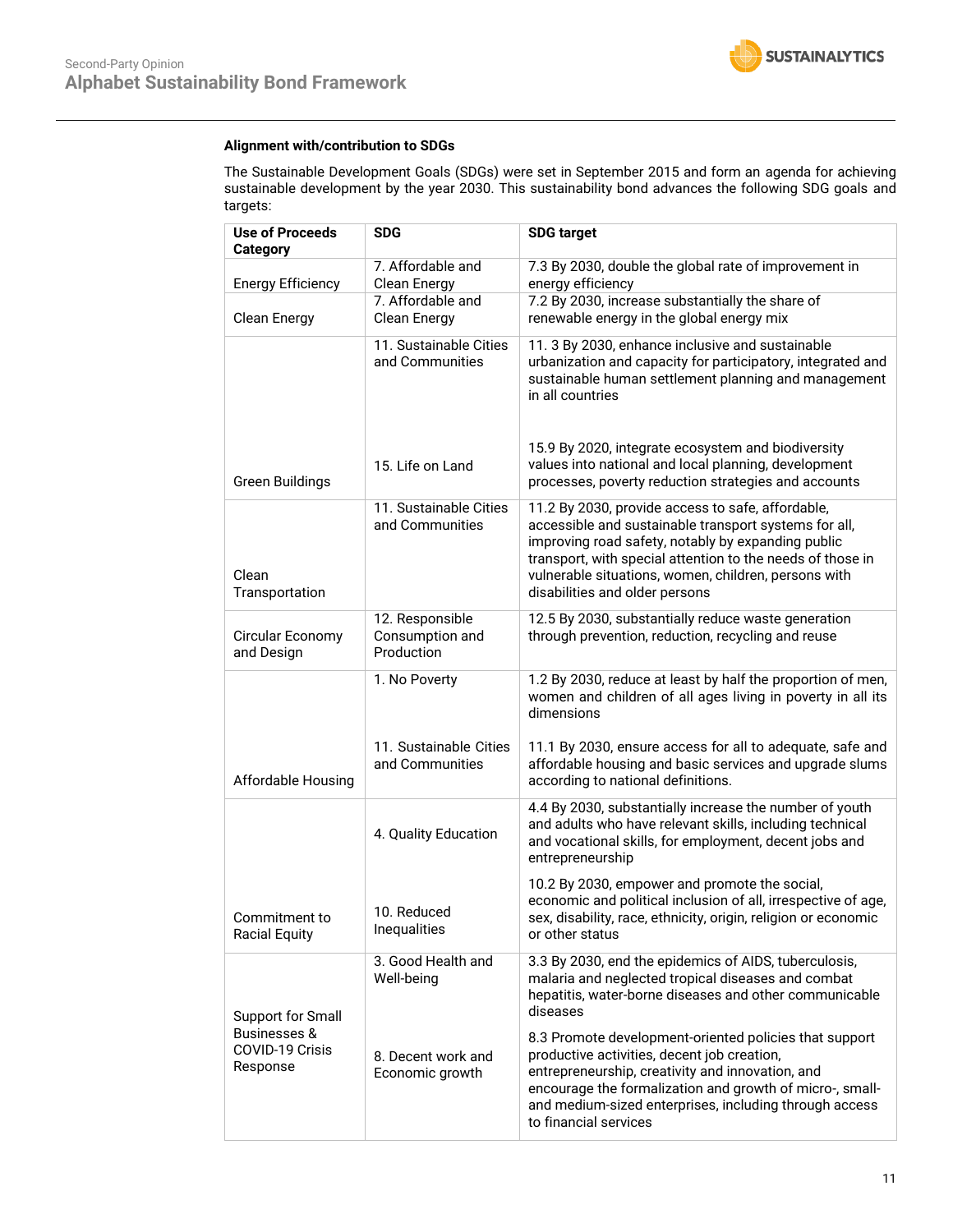

## **Conclusion**

Alphabet has developed the Alphabet Sustainability Bond Framework under which it may issue sustainability bonds and use the proceeds to finance projects in eight categories namely Energy Efficiency, Clean Energy, Green Buildings, Clean Transportation, Circular Economy and Design, Affordable Housing, Commitment to Racial Equity, Support for Small Businesses and COVID-19 Crisis Response. Sustainalytics considers that the projects funded by the sustainability bond proceeds will provide positive environmental and social impact.

The Alphabet Sustainability Bond Framework outlines a process by which proceeds will be tracked, allocated, and managed, and commitments have been made for reporting on the allocation and impact of the use of proceeds. Furthermore, Sustainalytics believes that Alphabet Sustainability Bond Framework is aligned with the overall sustainability strategy of the company and that the use of proceeds categories will contribute to the advancement of the UN Sustainable Development Goals 1, 3, 4, 7, 8, 10, 11, 12, and 15. Additionally, Sustainalytics is of the opinion that Google has adequate measures to identify, manage and mitigate environmental and social risks commonly associated with the eligible projects funded by the use of proceeds.

<span id="page-11-0"></span>Based on the above, Sustainalytics is confident that Alphabet Inc. is well-positioned to issue sustainability bonds and that that Alphabet Sustainability Bond Framework is robust, transparent, and in alignment with the Sustainability Bond Guidelines (2018) and the four core components of the Green Bond Principles (2018) and Social Bond Principles (2020).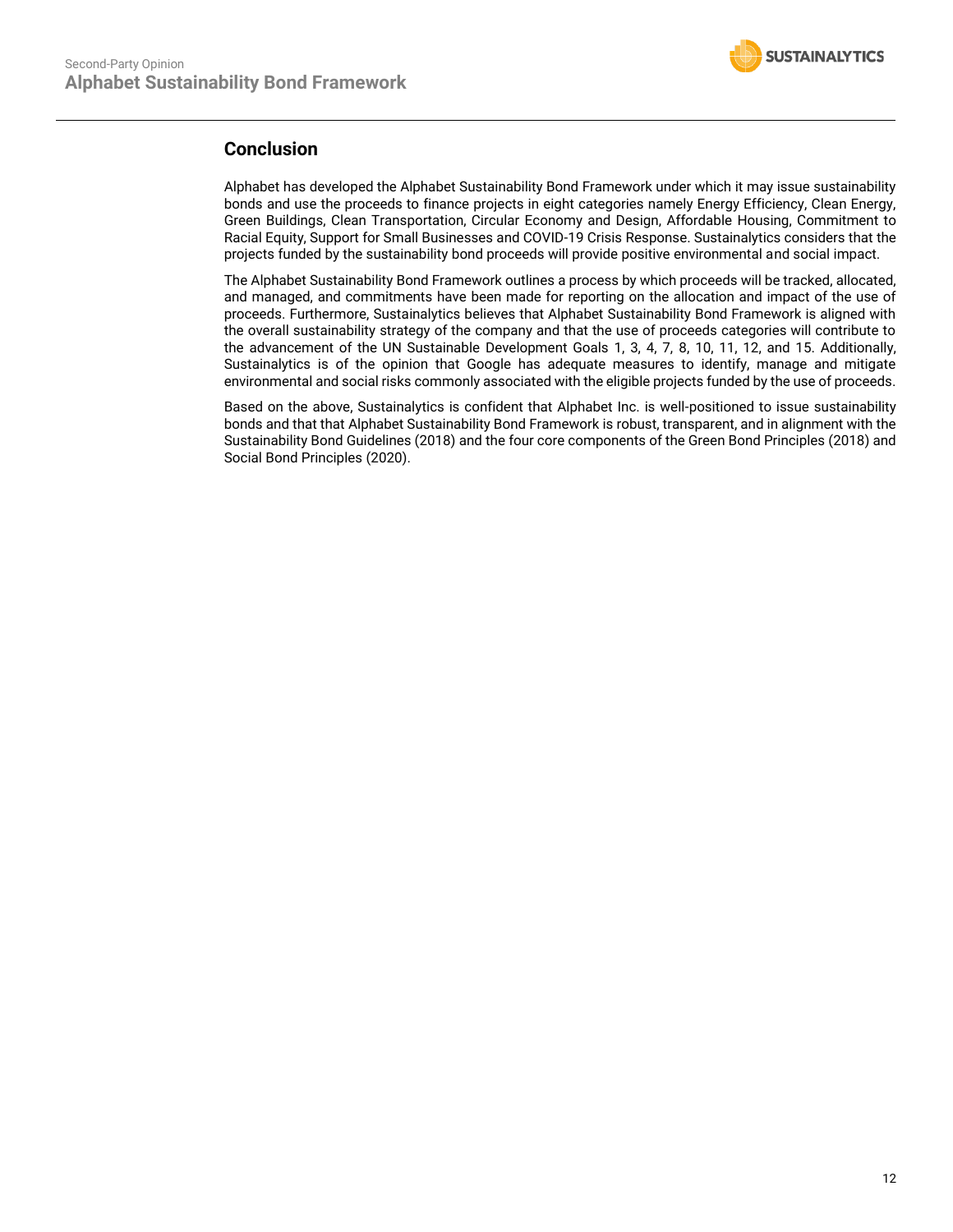

# **Appendices**

## **Appendix 1: Green Building Certification Schemes**

|                             | LEED <sup>44</sup>                                                                                                                                                                                                                                                                                                                                                                                                                                                                                                         | <b>Living Building Challenge<sup>45</sup></b>                                                                                                                                                                                                                                                                                                                                                                                 |
|-----------------------------|----------------------------------------------------------------------------------------------------------------------------------------------------------------------------------------------------------------------------------------------------------------------------------------------------------------------------------------------------------------------------------------------------------------------------------------------------------------------------------------------------------------------------|-------------------------------------------------------------------------------------------------------------------------------------------------------------------------------------------------------------------------------------------------------------------------------------------------------------------------------------------------------------------------------------------------------------------------------|
| <b>Background</b>           | Leadership in Energy and Environmental Design<br>(LEED) is a US Certification System for residential<br>and commercial buildings used worldwide. LEED<br>was developed by the non-profit U.S. Green Building<br>Council (USGBC) and covers the design,<br>construction, maintenance and operation of<br>buildings.                                                                                                                                                                                                         | The Living Building Challenge is an international green<br>building certification program and sustainable design<br>framework run by the International Living Future<br>Institute, a US non-profit organization seeking to tackle<br>climate change by pushing for a built urban<br>environment free of fossil fuels.                                                                                                         |
| <b>Certification levels</b> | Certified<br>Silver<br>Gold<br>Platinum                                                                                                                                                                                                                                                                                                                                                                                                                                                                                    | Zero Energy Certification<br><b>Petal Certification</b><br>Living Building Certification                                                                                                                                                                                                                                                                                                                                      |
| <b>Areas of Assessment</b>  | • Energy and atmosphere<br>• Sustainable Sites<br>• Location and Transportation<br>• Materials and resources<br>• Water efficiency<br>• Indoor environmental quality<br>• Innovation in Design<br>• Regional Priority                                                                                                                                                                                                                                                                                                      | $\bullet$ Place<br>$\bullet$ Water<br>$\bullet$ Energy<br>• Health and Happiness<br>• Materials<br>$\bullet$ Equity<br>$\bullet$ Beauty                                                                                                                                                                                                                                                                                       |
| <b>Requirements</b>         | Prerequisites (independent of level of certification) +<br>Credits with associated points<br>These points are then added together to obtain the<br><b>LEED level of certification</b><br>There are several different rating systems within<br>LEED. Each rating system is designed to apply to a<br>specific sector (e.g. New Construction, Major<br>Renovation, Core and Shell Development, Schools-<br>/Retail-/Healthcare New Construction and Major<br>Renovations, Existing Buildings: Operation and<br>Maintenance). | The Living Building Challenge is organized into seven<br>performance areas called Petals. Each Petal is further<br>sub-divided into Imperatives, which address specific<br>issues through detailed requirements.<br>All Imperatives assigned to a Typology are mandatory.<br>Living Building Challenge certification requires actual,<br>rather than anticipated, performance demonstrated over<br>twelve consecutive months. |
| Performance display         |                                                                                                                                                                                                                                                                                                                                                                                                                                                                                                                            | IVING<br>BUILDING<br><b>CHALLENGE</b><br>PETAL<br>FULL<br><b>RUILDING</b><br>CERTIFICATION CERTIFICATION<br><b>CERTIFICATION</b>                                                                                                                                                                                                                                                                                              |

<sup>44</sup> USGBC, LEED[: www.usgbc.org/LEED](http://www.usgbc.org/LEED)

<sup>45</sup> International Living Future Institute, Living Building Challenge Certification[: https://living-future.org/lbc/certification/](https://living-future.org/lbc/certification/)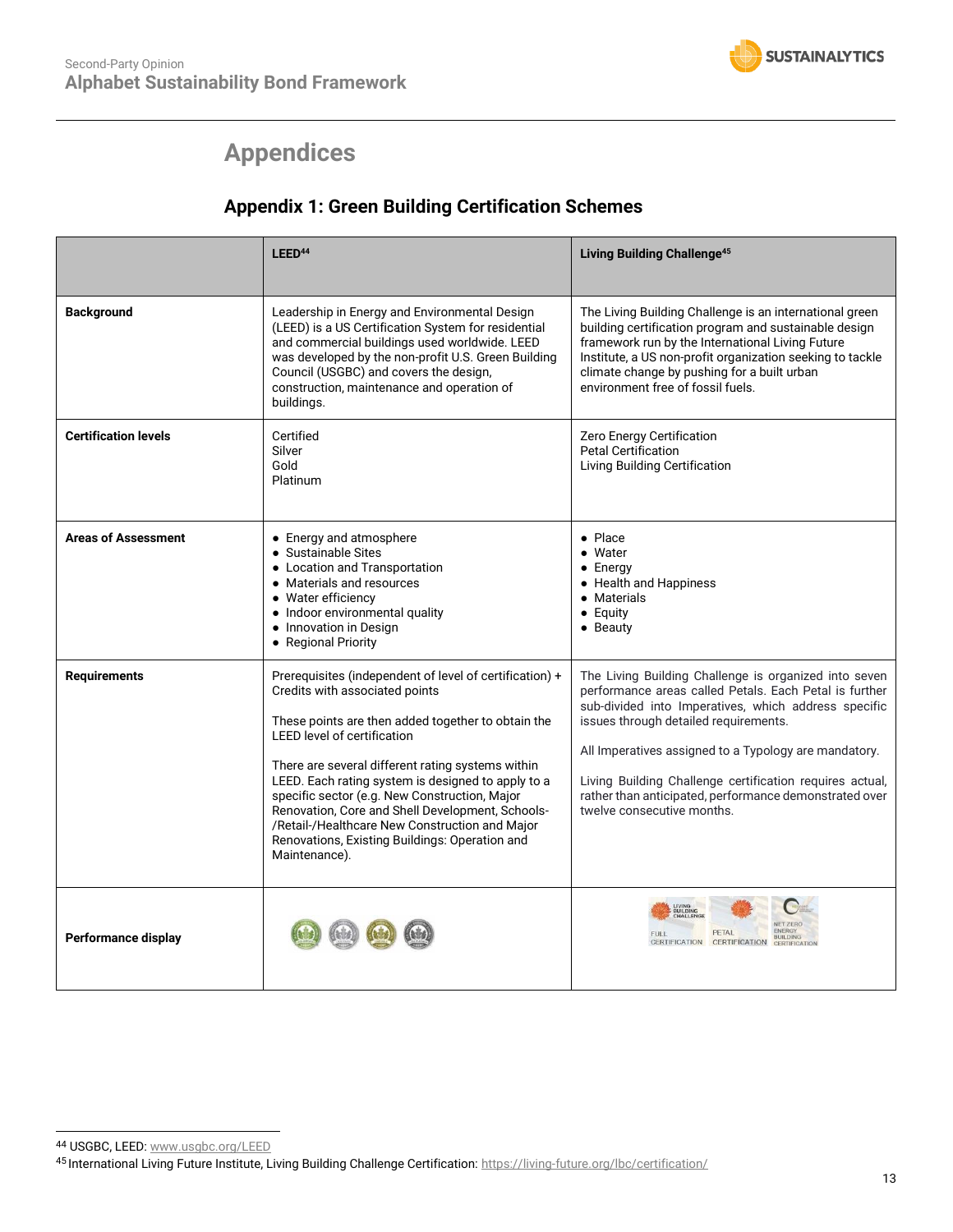

## **Appendix 2: Sustainability Bond / Sustainability Bond Programme - External Review Form**

## **Section 1. Basic Information**

| Issuer name:                                                                                    | Alphabet Inc.                          |  |  |
|-------------------------------------------------------------------------------------------------|----------------------------------------|--|--|
| Sustainability Bond ISIN or Issuer Sustainability<br><b>Bond Framework Name, if applicable:</b> | Alphabet Sustainability Bond Framework |  |  |
| Review provider's name:                                                                         | <b>Sustainalytics</b>                  |  |  |
| Completion date of this form:                                                                   | July 30, 2020                          |  |  |
| <b>Publication date of review publication:</b>                                                  |                                        |  |  |

## **Section 2. Review overview**

## **SCOPE OF REVIEW**

The following may be used or adapted, where appropriate, to summarise the scope of the review.

The review assessed the following elements and confirmed their alignment with the GBP and SBP:

| ⊠ | Use of Proceeds        | 区 | Selection |  | Process for Project Evaluation | and |
|---|------------------------|---|-----------|--|--------------------------------|-----|
| ⊠ | Management of Proceeds | X | Reporting |  |                                |     |

## **ROLE(S) OF REVIEW PROVIDER**

- **⊠** Consultancy (incl. 2<sup>nd</sup> opinion) □ □ Certification
- ☐ Verification ☐ Rating
- ☐ Other *(please specify)*:

Note: In case of multiple reviews / different providers, please provide separate forms for each review.

## **EXECUTIVE SUMMARY OF REVIEW and/or LINK TO FULL REVIEW** *(if applicable)*

Please refer to Evaluation Summary above.

## **Section 3. Detailed review**

Reviewers are encouraged to provide the information below to the extent possible and use the comment section to explain the scope of their review.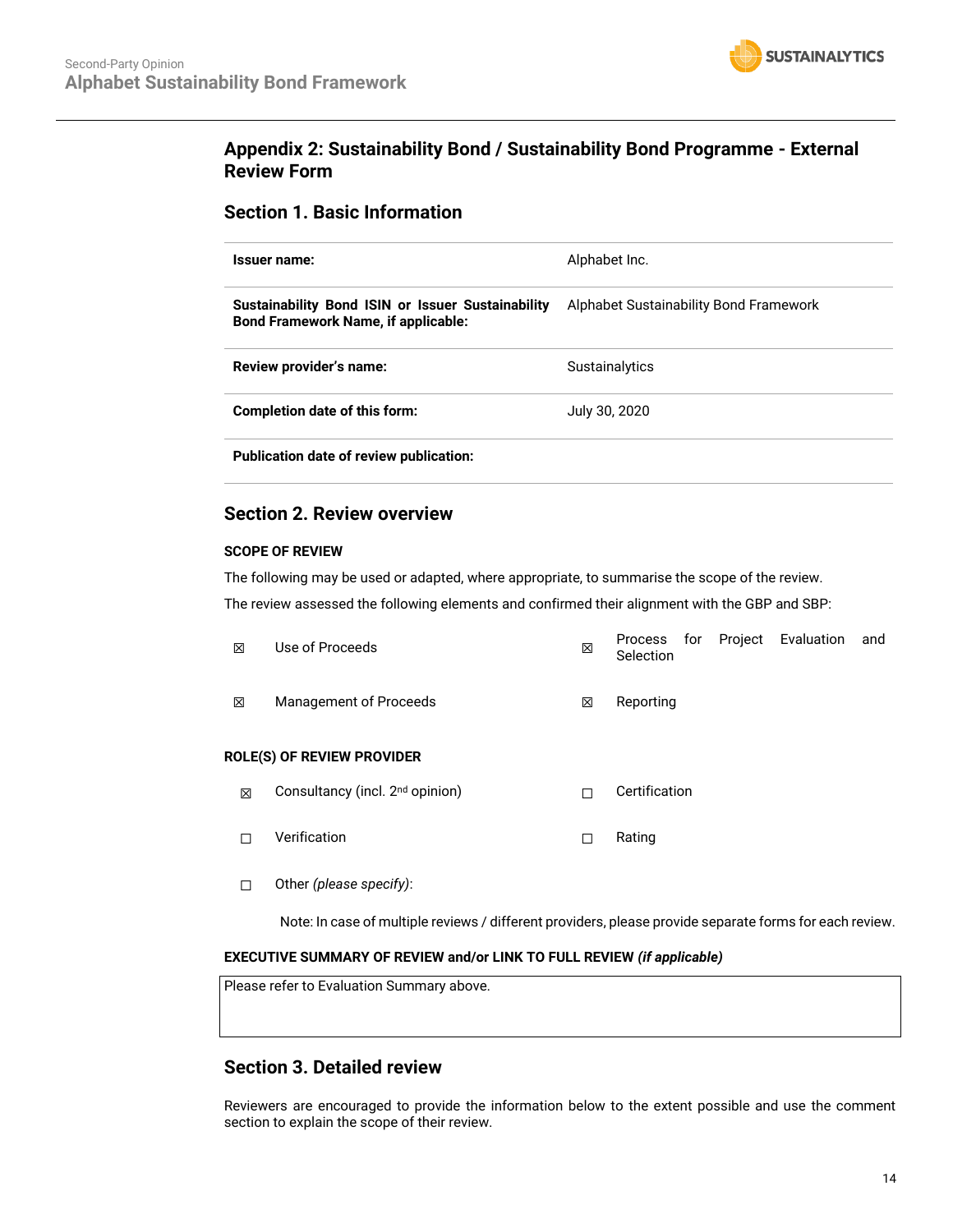

## **1. USE OF PROCEEDS**

Overall comment on section *(if applicable)*:

The eligible categories for the use of proceeds Energy Efficiency, Clean Energy, Green Buildings, Clean Transportation, Circular Economy and Design, Affordable Housing, Commitment to Racial Equity, Support for Small Businesses & COVID-19 Crisis Response, are aligned with those recognized by both the Green Bond Principles and Social Bond Principles. Sustainalytics considers that the eligible categories will lead to positive environmental or social impacts and advance the UN Sustainable Development Goals, specifically SDG 1, 3, 4, 7, 8, 10, 11, 12, and 15.

#### **Use of proceeds categories as per GBP:**

| X                                                                            | Renewable energy                                                                                                                | $\mathsf{x}$ | Energy efficiency                                                                  |  |
|------------------------------------------------------------------------------|---------------------------------------------------------------------------------------------------------------------------------|--------------|------------------------------------------------------------------------------------|--|
| X                                                                            | Pollution prevention and control                                                                                                | П            | Environmentally sustainable management of<br>living natural resources and land use |  |
| $\mathbf{x}$                                                                 | Terrestrial<br>biodiversity<br>aquatic<br>and<br>conservation                                                                   | $\mathsf{x}$ | Clean transportation                                                               |  |
| П                                                                            | Sustainable<br>water<br>and<br>wastewater<br>management                                                                         | $\mathsf{x}$ | Climate change adaptation                                                          |  |
| X                                                                            | Eco-efficient and/or circular economy adapted x<br>production<br>technologies<br>products,<br>and<br>processes                  |              | Green buildings                                                                    |  |
| П                                                                            | Unknown at issuance but currently expected to<br>conform with GBP categories, or other eligible<br>areas not yet stated in GBPs | П.           | Other (please specify):                                                            |  |
| If applicable please specify the environmental taxonomy, if other than GBPs: |                                                                                                                                 |              |                                                                                    |  |

## **Use of proceeds categories as per SBP:**

| п | Affordable basic infrastructure                                                                                                |   | Access to essential services                                      |
|---|--------------------------------------------------------------------------------------------------------------------------------|---|-------------------------------------------------------------------|
| x | Affordable housing                                                                                                             | x | Employment generation (through SME financing<br>and microfinance) |
| п | Food security                                                                                                                  | x | Socioeconomic advancement and empowerment                         |
| п | Unknown at issuance but currently expected to<br>conform with SBP categories, or other eligible<br>areas not yet stated in SBP | П | Other (please specify):                                           |

If applicable please specify the social taxonomy, if other than SBP:

## **2. PROCESS FOR PROJECT EVALUATION AND SELECTION**

Overall comment on section (if applicable):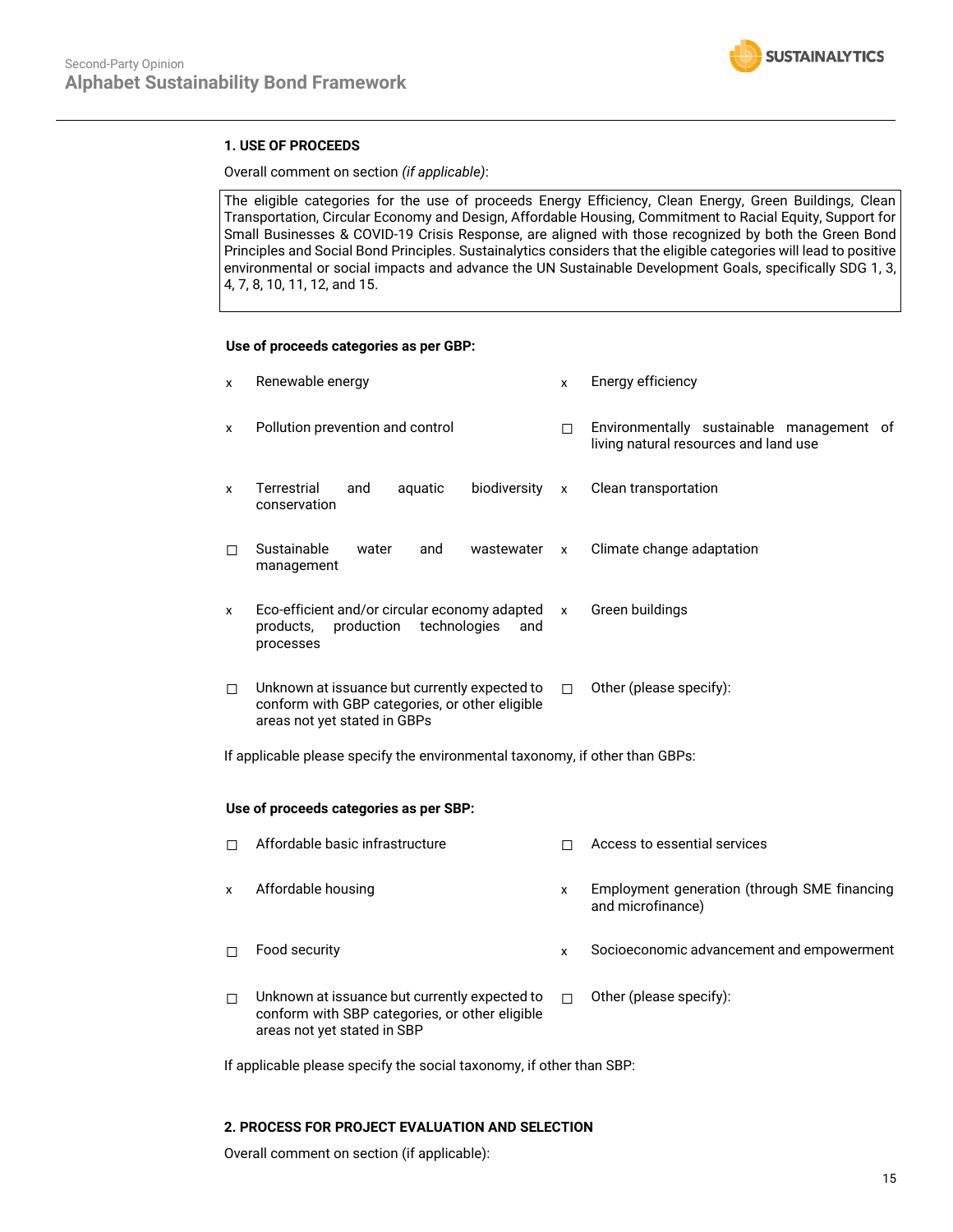

Alphabet Inc. has formed an internal committee with representatives from different departments for evaluating and selecting projects and the final approval responsibility is entrusted with the Google Sustainability Officer. Sustainalytics considers the project selection process to be a market best practice.

#### **Evaluation and selection**

| x                                                  | Credentials on the issuer's social and green<br>objectives                                 | X | Documented process to determine that<br>projects fit within defined categories                  |  |  |
|----------------------------------------------------|--------------------------------------------------------------------------------------------|---|-------------------------------------------------------------------------------------------------|--|--|
| x                                                  | Defined and transparent criteria for projects<br>eligible for Sustainability Bond proceeds | x | Documented process to identify and<br>manage potential ESG risks associated<br>with the project |  |  |
| X                                                  | Summary criteria for project evaluation and<br>selection publicly available                | П | Other (please specify):                                                                         |  |  |
| Information on Responsibilities and Accountability |                                                                                            |   |                                                                                                 |  |  |

- x Evaluation / Selection criteria subject to x In-house assessment external advice or verification
- ☐ Other (please specify):

## **3. MANAGEMENT OF PROCEEDS**

Overall comment on section *(if applicable)*:

Alphabet will rely on its internal tracking systems managed by the Finance department and invest net proceeds in liquid securities such as cash, equivalents, and US Government securities pending allocation. This is in line with market practice.

## **Tracking of proceeds:**

- x Sustainability Bond proceeds segregated or tracked by the issuer in an appropriate manner
- x Disclosure of intended types of temporary investment instruments for unallocated proceeds
- ☐ Other (please specify):

## **Additional disclosure:**

- $\Box$  Allocations to future investments only  $\Box$  Allocations to both existing and future investments ☐ Allocation to individual disbursements ☐ Allocation to a portfolio of disbursements
- x Disclosure of portfolio balance of unallocated proceeds ☐ Other (please specify):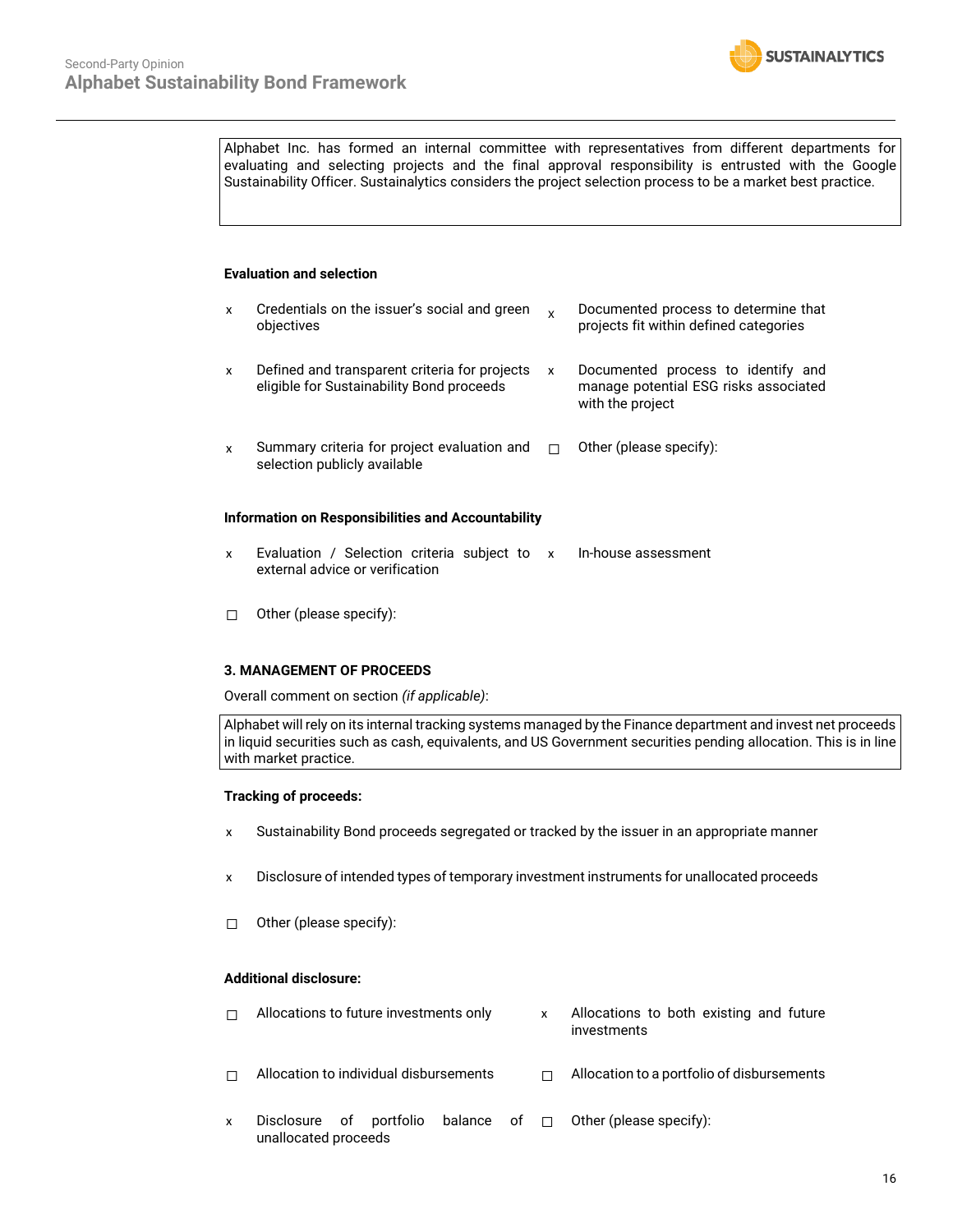

## **4. REPORTING**

Overall comment on section (if applicable):

Alphabet Inc. intends to report allocation proceeds on its website on an annual basis until full allocation. The report will include allocations made towards Eligible Projects on a category basis and, where feasible, on a project basis. In addition, Alphabet Inc. is committed to reporting on relevant impact metrics. Sustainalytics views Alphabet Inc.'s allocation and impact reporting as aligned with market practice.

## **Use of proceeds reporting:**

- ☐ Project-by-project x On a project portfolio basis ☐ Linkage to individual bond(s) ☐ Other (please specify): **Information reported:** x Allocated amounts ☐ Sustainability Bond financed share of total investment ☐ Other (please specify): **Frequency:** x Annual <del>□</del> Semi-annual ☐ Other (please specify): **Impact reporting:** ☐ Project-by-project x On a project portfolio basis ☐ Linkage to individual bond(s) ☐ Other (please specify): **Information reported (expected or ex-post):**  $\chi$  GHG Emissions / Savings  $\Box$  Energy Savings  $\Box$  Decrease in water use  $\Box$  Number of beneficiaries x Target populations ☐ Other ESG indicators (please specify): Energy Efficiency (eg. PUE) **Frequency:**
	- x Annual □ Discovery Discovery Discovery Discovery Discovery Discovery Discovery Discovery Discovery Discovery Discovery Discovery Discovery Discovery Discovery Discovery Discovery Discovery Discovery Discovery Discovery Di
	- ☐ Other (please specify):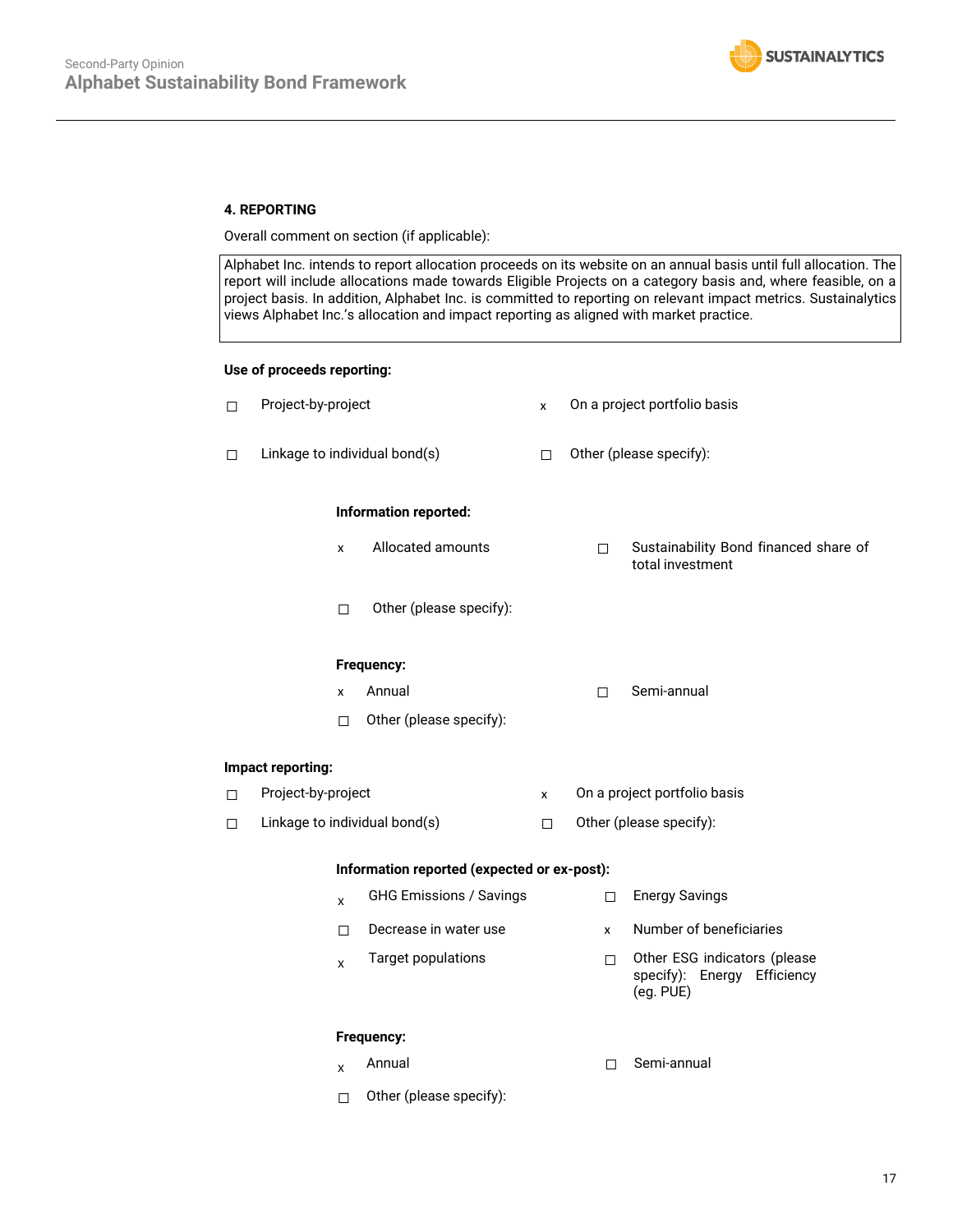

## **Means of Disclosure**

- $\Box$  Information published in financial report  $\quad \times$  Information published in sustainability report  $\Box$  Information published in ad hoc documents  $x$  Other (please specify): Annual Impact Report
- $\Box$  Reporting reviewed (if yes, please specify which parts of the reporting are subject to external review):

Where appropriate, please specify name and date of publication in the useful links section.

#### **USEFUL LINKS (e.g. to review provider methodology or credentials, to issuer's documentation, etc.)**

#### **SPECIFY OTHER EXTERNAL REVIEWS AVAILABLE, IF APPROPRIATE**

#### **Type(s) of Review provided:**

- □ Consultancy (incl. 2<sup>nd</sup> opinion) □ □ Certification
- ☐ Verification / Audit ☐ Rating
- ☐ Other *(please specify)*:

**Review provider(s): Date of publication:**

#### **ABOUT ROLE(S) OF REVIEW PROVIDERS AS DEFINED BY THE GBP AND THE SBP**

- i. Second Party Opinion: An institution with sustainability expertise that is independent from the issuer may provide a Second Party Opinion. The institution should be independent from the issuer's adviser for its Sustainability Bond framework, or appropriate procedures such as information barriers will have been implemented within the institution to ensure the independence of the Second Party Opinion. It normally entails an assessment of the alignment with the Principles. In particular, it can include an assessment of the issuer's overarching objectives, strategy, policy, and/or processes relating to sustainability and an evaluation of the environmental and social features of the type of Projects intended for the Use of Proceeds.
- ii. Verification: An issuer can obtain independent verification against a designated set of criteria, typically pertaining to business processes and/or sustainability criteria. Verification may focus on alignment with internal or external standards or claims made by the issuer. Also, evaluation of the environmentally or socially sustainable features of underlying assets may be termed verification and may reference external criteria. Assurance or attestation regarding an issuer's internal tracking method for use of proceeds, allocation of funds from Sustainability Bond proceeds, statement of environmental or social impact or alignment of reporting with the Principles may also be termed verification.
- iii. Certification: An issuer can have its Sustainability Bond or associated Sustainability Bond framework or Use of Proceeds certified against a recognised external sustainability standard or label. A standard or label defines specific criteria, and alignment with such criteria is normally tested by qualified, accredited third parties, which may verify consistency with the certification criteria.
- iv. Green, Social and Sustainability Bond Scoring/Rating: An issuer can have its Sustainability Bond, associated Sustainability Bond framework or a key feature such as Use of Proceeds evaluated or assessed by qualified third parties, such as specialised research providers or rating agencies, according to an established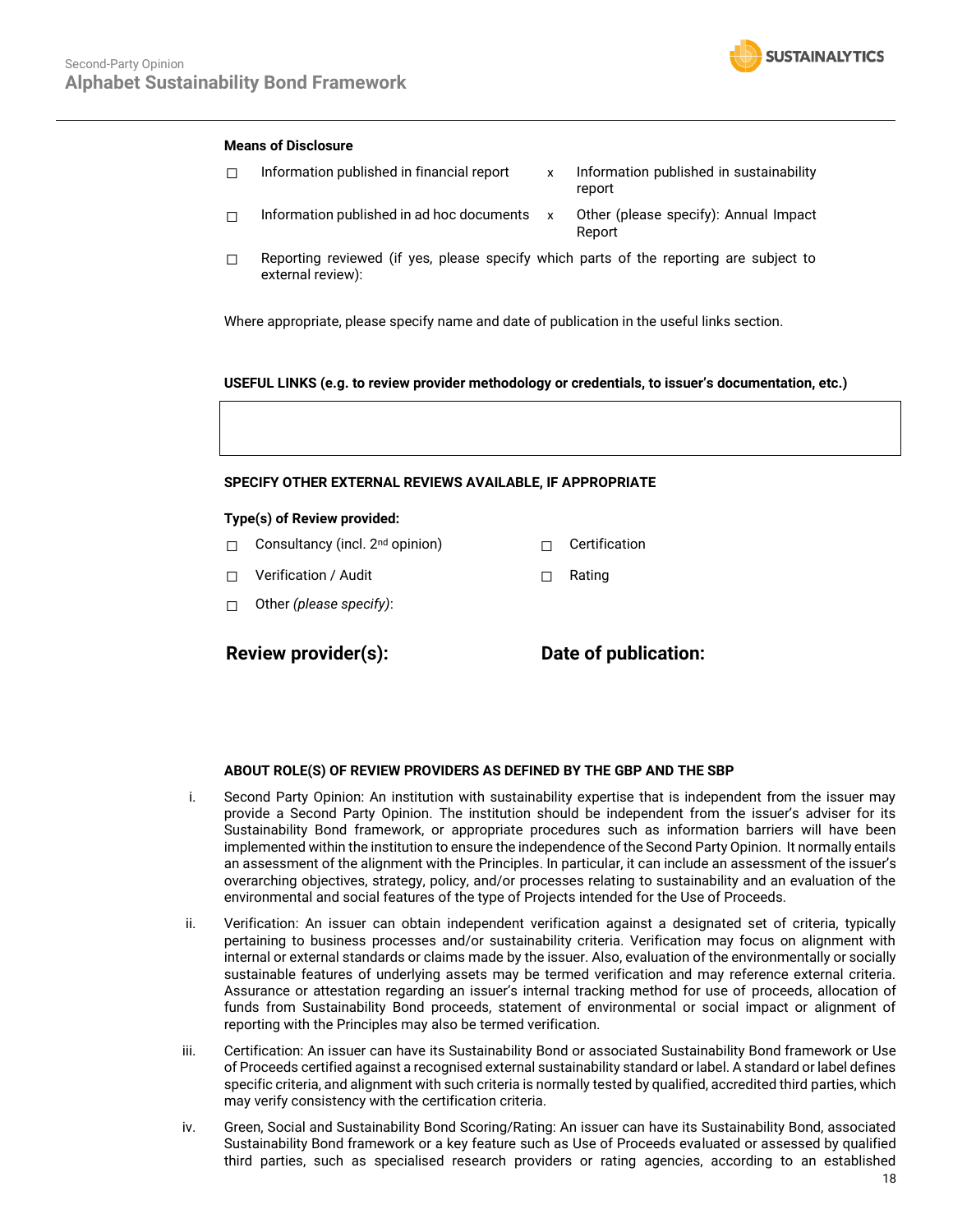

scoring/rating methodology. The output may include a focus on environmental and/or social performance data, process relative to the Principles, or another benchmark, such as a 2-degree climate change scenario. Such scoring/rating is distinct from credit ratings, which may nonetheless reflect material sustainability risks.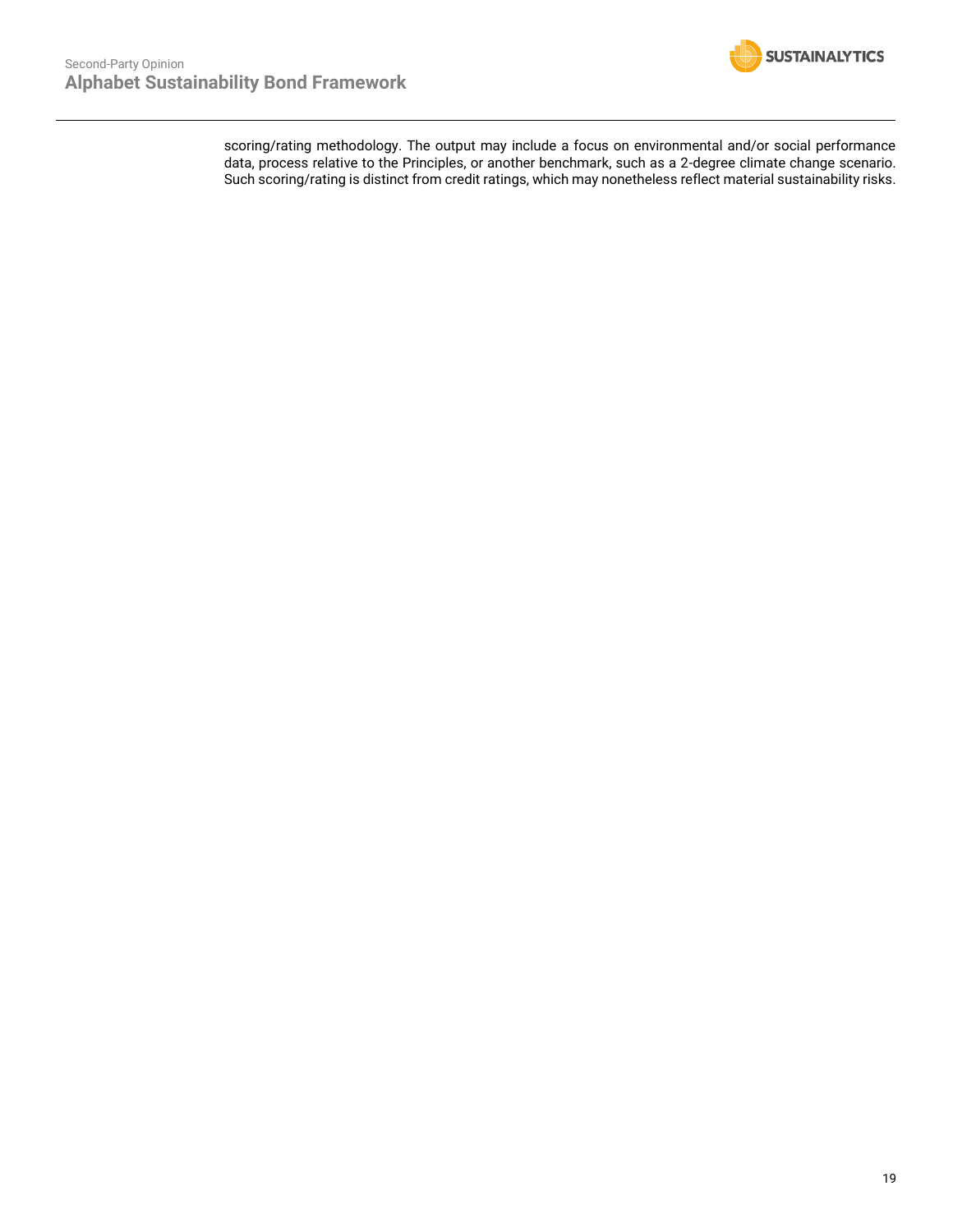

## **Disclaimer**

## **Copyright ©2020 Sustainalytics. All rights reserved.**

The information, methodologies and opinions contained or reflected herein are proprietary of Sustainalytics and/or its third party suppliers (Third Party Data), and may be made available to third parties only in the form and format disclosed by Sustainalytics, or provided that appropriate citation and acknowledgement is ensured. They are provided for informational purposes only and (1) do not constitute an endorsement of any product or project; (2) do not constitute investment advice, financial advice or a prospectus; (3) cannot be interpreted as an offer or indication to buy or sell securities, to select a project or make any kind of business transactions; (4) do not represent an assessment of the issuer's economic performance, financial obligations nor of its creditworthiness; and/or (5) have not and cannot be incorporated into any offering disclosure.

These are based on information made available by the issuer and therefore are not warranted as to their merchantability, completeness, accuracy, up-to-dateness or fitness for a particular purpose. The information and data are provided "as is" and reflect Sustainalytics` opinion at the date of their elaboration and publication. Sustainalytics accepts no liability for damage arising from the use of the information, data or opinions contained herein, in any manner whatsoever, except where explicitly required by law. Any reference to third party names or Third Party Data is for appropriate acknowledgement of their ownership and does not constitute a sponsorship or endorsement by such owner. A list of our third-party data providers and their respective terms of use is available on our website. For more information, visit http://www.sustainalytics.com/legal-disclaimers.

The issuer is fully responsible for certifying and ensuring the compliance with its commitments, for their implementation and monitoring.

In case of discrepancies between the English language and translated versions, the English language version shall prevail.